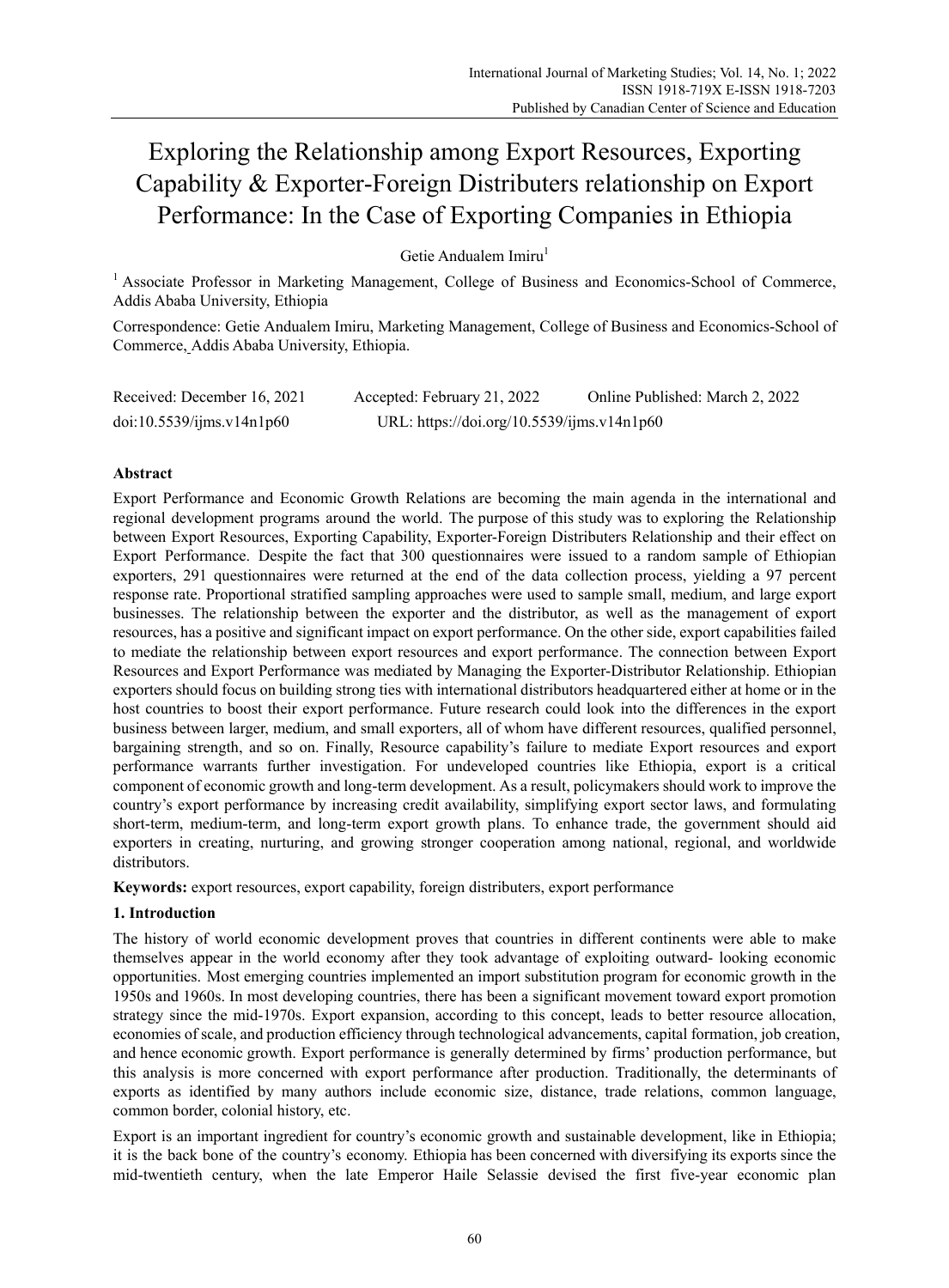(1957−1961), which identified the ongoing dominance of two or three commodities (Lakew, 2003). Ethiopia's economy is a mixed and transitional economy with a significant public sector. Ethiopia's government is in the process of privatization numerous state-owned firms and transitioning to a market economy. Ethiopia has attempted to enhance export revenues by increasing the volume and variety of items exported. Since 1992, Ethiopian economic policy has emphasized export-led growth. Exports also provide much-needed foreign cash, which can be utilized to provide the public funding needed to shift manufacturing to the industries that will boost growth the greatest. The role of export-led growth (ELG) on overall economic performance has been extensively discussed in the literature. Exports help to enhance the balance of payments, employment rate, and living standards; as a result, a growing number of governments are attempting to assist and encourage their exporters to increase their exports (Doaei & Hassani, 2010).

It has also developed several plans and implemented various policy reforms. According to Lakew (2003), exports were unable to fill the fiscal deficits created by imports, resulting in a reduced exports-to-GDP ratio and deteriorating terms of trade. Gold (21 percent of total exports) and coffee are Ethiopia's principal exports (19 percent). Live animals, oilseeds, flowers, and khat are among the others. Switzerland is Ethiopia's major export partner (21 percent of total exports), primarily for gold shipments. The dominance of agricultural commodities in general and coffee in particular, has not shifted significantly, and export concentration of a few commodities remains an issue. Ethiopia is a developing East African country going through political, economic, social and technological transitions. The country's development strategy has the objectives of promoting rapid economic growth with a stable economic atmosphere and enhancing the integration of country's economy with a global economy (Allaro, 2012). Ethiopia's potential for export of manufactured goods lies in textile, leather and leather products, as well as products of agro-processing. Exporters have a good possibility of increasing export due to the availability of all-important elements in the country at a reasonable price.

Using trade to drive faster growth is essential to Ethiopia's aspirations to join the ranks of middle-income states by the year 2025. Over the past 15 years, the value of Ethiopian exports increased by 549%. Nevertheless, even faster import growth has led to a worsening balance of payments deficit, making the country's competitiveness in international markets an urgent priority. Several study papers (both international and local studies) have looked into what export managers from a variety of countries and firm sizes think about a variety of factors that could affect export performance. To this researcher's knowledge, there is no current study in the international business literature that studies Export managers' viewpoints on the factors of export success in relation to Export resources and capabilities, Exporter-foreign distributer relationships, and export performance in Ethiopia.

Export performance and economic growth relations are becoming the main agenda in the international and regional development programs around the world (International Labour Office, 2015). In the case of Ethiopian exporting enterprises, researching the relationship between export resources, exporting capability, and overseas distributers, as well as their links to export performance, is crucial. As a result, the following research questions were addressed in this study.

- If Is there a link between export resources, export capability, and the control of the connection between exporters and overseas distributers, as well as export performance?
- What impact does export capacity have on export performance?
- Is there a link between export capabilities and export performance?
- To what extent does the relationship between the exporter and the foreign distributer mediate export resource, export resource, and export performance?

This study covers the following topics: literature review, research model, hypothesis generation, methods, results, discussion, conclusion, limitation, and future research directions.

#### **2. Literature Review**

The state of knowledge in the field of international trade and business has progressed. In the export business, there is sufficient theoretical and empirical evidence. Researchers have utilized a range of basic theories to explain company internationalization. TCA (Anderson, 1986; Lee, Koh, & Heo, 2011), RBV (Mariz-Pérez & Garcá-lvarez, 2009; Sharma, 1999; Westhead & Wright, 2001), and network theory (Elo, 2005; Fletcher, 2008) are only a few examples (Schwens & Kabst, 2009).

#### *2.1 The Resource-Based View (RBV)*

The resource-based view (RBV) literature has mostly assumed that a company's export performance is determined by a proper combination of its own resources and capabilities (Kaleka, 2002). As a result of increased globalization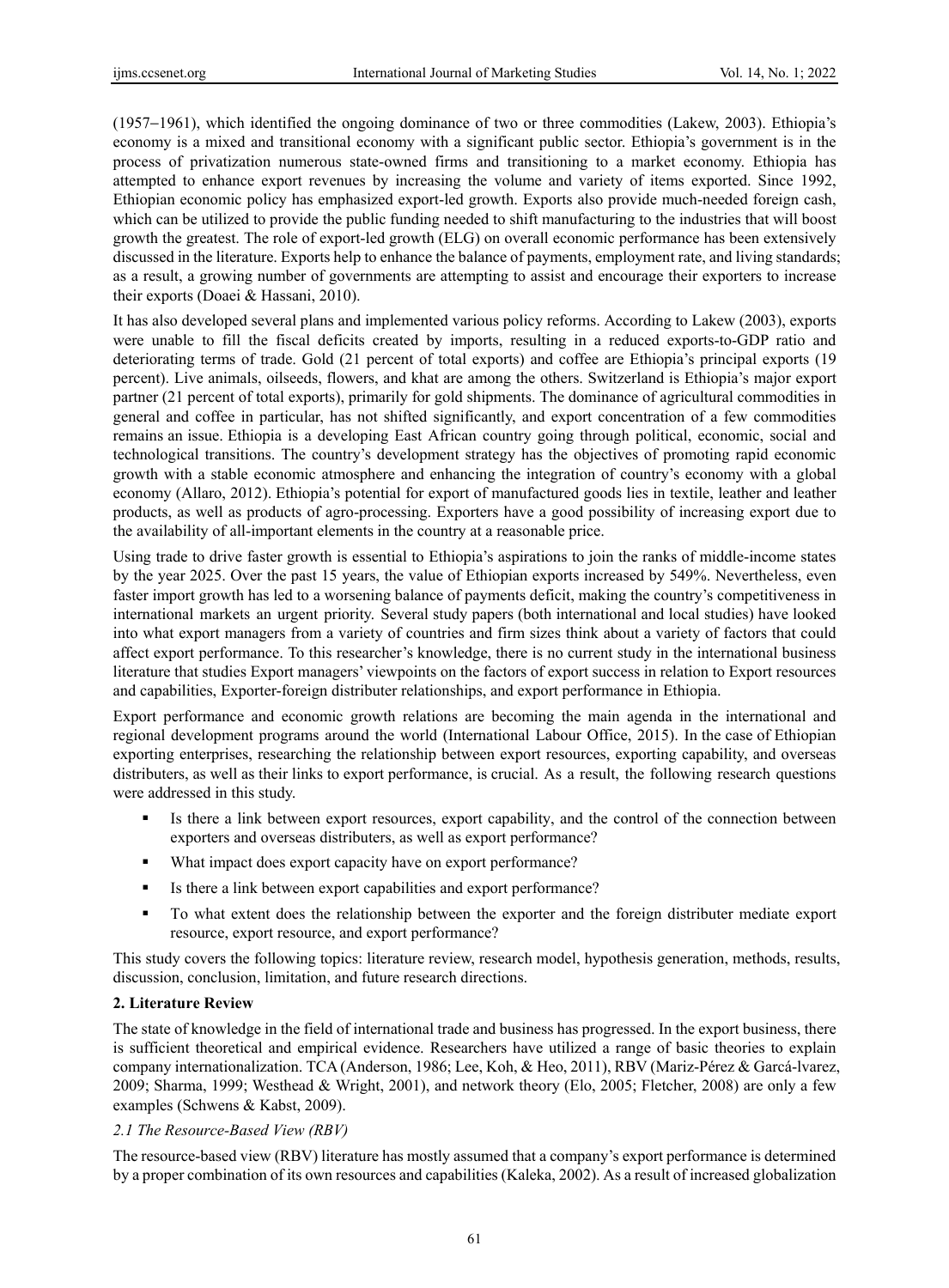and the economic crisis, many small and medium-sized businesses (SMEs) have been pushed to internationalize their products or services, with exporting being the more extensive entry route (Stoian, 2011).

# **Critiques of the Resource Based View (RBV)**

The resource-based view (RBV) has become one of the most influential and referenced viewpoints in management philosophy. RBV's purpose is to illustrate how a company's long-term competitive advantage comes from within (SCA). Several studies, including core competencies (Hamel & Prahalad, 1994), dynamic capacities (Helfat & Peteraf, 2003; Teece, Pisano, & Shuen, 1997), and the knowledge-based view (KBV), all back up this claim (Grant, 1996b). On the other side, RBV has been chastised for a slew of faults.

- The RBV, according to one criticism, lacks "operational validity" and significant managerial implications (Priem & Butler, 2001a). It claims to advise managers on how to build and collect VRIN resources, as well as how to form an acceptable structure, although it is unclear how to accomplish so (Connor, 2002; Miller, 2003).
- The RBV's generalizability argument. "A company that excels at putting mechanisms in place to improve product innovation will eventually outperform the company with the best product innovation capabilities today…" Collis is a fictitious character from the movie Collis (1994, p. 148). According to the RBV, organizations should pursue second-order capabilities (building structures that facilitate product innovation) since they will eventually be more valuable than first-order capabilities (product innovation). According to this hypothesis, this phase can be repeated indefinitely, culminating in a never-ending search for higher-order talents.
- According to Gibbert, resource uniqueness (the blending of heterogeneity and immobility) prevents the RBV from having any ex ante generalization potential (2006a, 2006b). When it comes to uniqueness, it's impossible to generalize. The RBV, according to Connor (2002), only applies to large enterprises with significant market power. According to him, the SCA of smaller and more agile businesses cannot be based on static resources, and thus they fall outside the RBV's jurisdiction. The resources a corporation needs to produce SCA, according to Miller's (2003) discussion paper on "sustainable attainability," are those that are difficult to gain in the first place. Miller's argument is that additional VRIN resources can only be bought and used by organizations that currently have them
- The purpose of the RBV is to construct a SCA that will survive attempts to copy or remove it. Fiol (2001) clearly refutes this assumption, arguing that "both skills/resources and how companies exploit them must constantly adapt, resulting in the emergence of constantly shifting transitory advantages" (Fiol, 2001, p. 692).
- Conner (1991) and Kogut and Zander (1993) proposed that the RBV may be considered a new firm theory (1992). They concluded that the RBV is striving to be a firm theory, one that differs materially from other firm theories available, particularly transaction cost economics (TCE) (Williamson & Winter, 1991). The RBV is insufficient as a firm theory, according to Foss (1996a, 1996b). The RBV emphasizes the differences between businesses and people, as well as why enterprises are better at earning rent than people.
- When resources and capabilities are valuable, rare, inimitable, and non-substitutable (VRIN), as well as when a sufficient organization is in place (O), SCA can be realized (Barney, 1994). The VRIN/O criteria are neither adequate nor required to explain SCA, and the RBV has minimal empirical support (Armstrong & Shimizu, 2007; Newbert, 2007).

These arguments imply fundamental disputes regarding the nature of markets, persons, and resources, as well as their roles in the generation of SCA. Despite the above criticisms, the RBV has been widely adopted as a central theory of SCA in the literature, in fact, through re-consideration of Critiques.

### *2.2 Network-Based Theories*

Ripollés et al. (2012) define networking capability as a company's ability to develop and leverage inter-organizational relationships in order to gain access to specific resources controlled by other stakeholders. Networking capability is defined by Farooqi, Miog and Bengtsson (2012) as a company's ability to gather resources from the environment through partnerships and social relationships for use in international trade. As a result, networking ability is viewed as a dynamic talent, as it allows a company to recognize opportunities and respond fast (Knight & Liesch, 2016). The ability to network is a key factor in the success of a small business (Parida & Rtqvist, 2015). Controlling the internal and external flow of information, in particular, will have an impact on enterprising SMEs' productivity by encouraging knowledge exchange and cost reduction.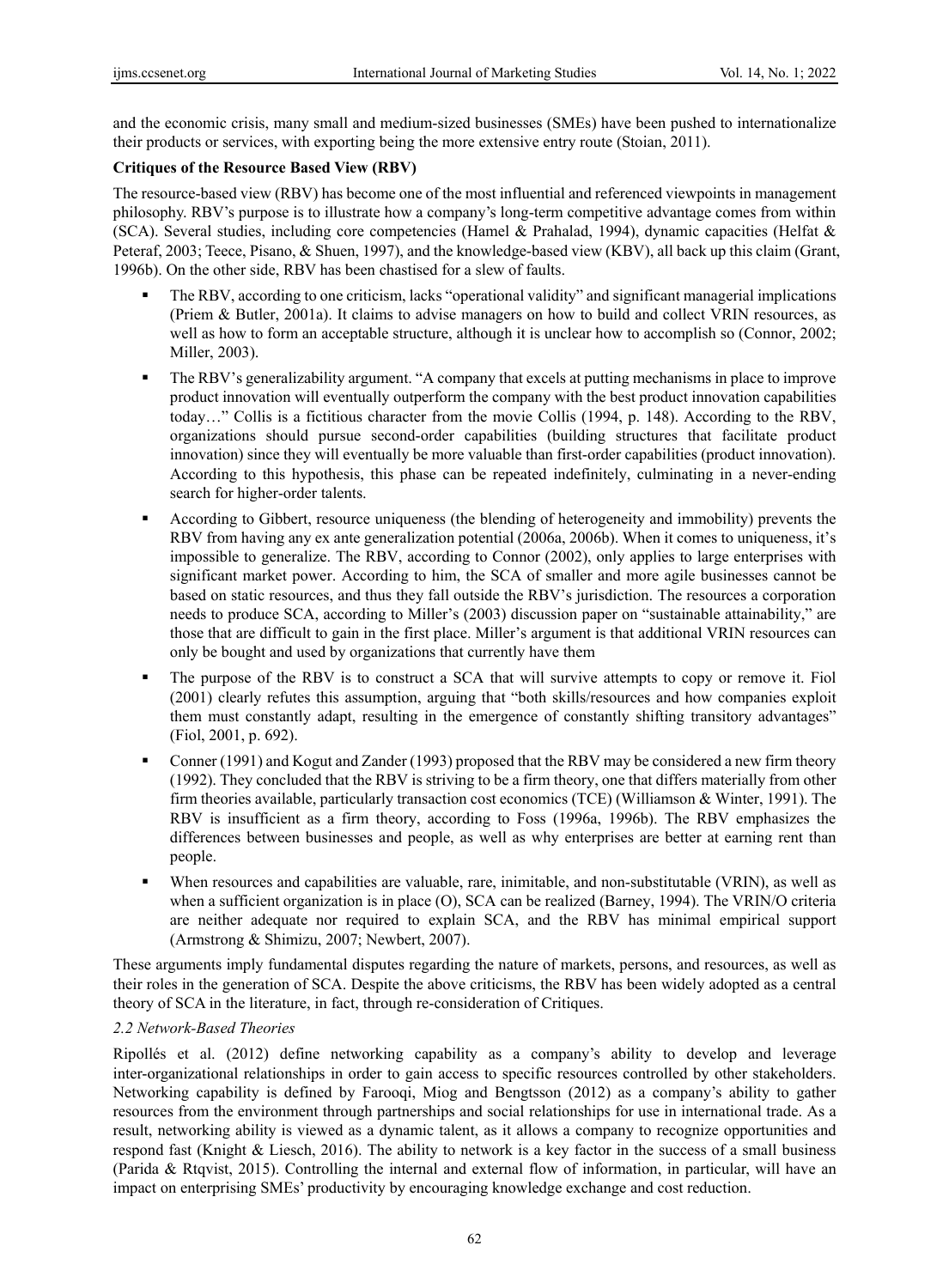Given the importance of overcoming the "resource shortage" required to compete in the international environment (Karami & Tang, 2019; Ripollés, Blesa, & Monferrer, 2012), networking capability has been a popular topic in internationalization research in recent years, with a particular focus on SMEs (Karami & Tang, 2019; Ripollés, Blesa, & Monferrer, 2012). Networking interactions help internationalization by reducing the cost and time of process integration (Musteen, Francis, & Datta, 2010), enhancing internationalization performance (Lin & Chaney, 2007), and lowering the cost and time of process integration (Musteen, Francis, & Datta, 2010; Musteen, Francis, & Datta, 2010; Redding, 1996).

# *2.3 Transaction Cost Theory (TCT)*

According to transaction cost theory (Williamson, 1979, 1986), the ideal organizational structure is one that maximizes economic efficiency while minimizes exchange costs. According to the theory, there is coordination costs associated with monitoring, controlling, and managing transactions for each type of transaction. Export intermediary firms assist inexperienced exporters as well as experienced exporters (including multinational corporations) in breaking into new markets (Peng & York, 2001). They are "specialist enterprises that operate as export departments for a number of non-competitive industries," according to the definition (Root, 1994, p. 102). According to Peng and York (2001), Kumar and Bergstrom (2007), and Shahrul (2011), these businesses are critical in assisting exporters in reaching a bigger international market.

Costs are expected to be high when interacting across borders; so, export intermediates may be used "to lower the cost of creating exports sales" (Beamish, Karavis, Goerzen, & Lane, 1999, p. 39 cited in Peng & York, 2001). To understand how the transaction cost theory works in an international environment, it's important to understand that when it comes to exporting, producers have two options: they can either export directly or indirectly through intermediaries. Export intermediates must be able to convince exporters to pick the second option by lowering their clients' export-related transaction costs compared to direct exporting. The success of these intermediaries in lowering such expenses determines their performance.

Transaction cost theory has been criticized for its limited applicability and for focusing too much on structural aspects of trading at the detriment of other important factors. According to Zajac and Olsen (1993), when trying to restrict opportunistic behavior, management has been forced to focus on predicted gains rather than anticipated losses. This strategy is also criticized as a mistake when making explicit or implicit assumptions that firms in a given industry are homogeneous. In the real world, "firm homogeneity is incorrectly assumed" (Robson, Leonidou, & Katsikeas, 2002, p. 389) because no two businesses have the same resources and technologies (Kogut, 1988; Dyer, 1997). Finally, resource-based theory, network-based theory, and transaction theory are synthesized or integrated in this study to examine the system's performance.

Transaction cost theory has been criticized for its limited applicability and for focusing too much on structural characteristics of trading at the expense of other crucial considerations. This constraint, according to Zajac and Olsen (1993), has pushed management to focus on projected gains rather than anticipated losses when seeking to control opportunistic behavior. When making explicit or tacit assumptions that enterprises in a certain industry are homogeneous, this method is also criticized as a mistake. "Firm homogeneity is unrealistically assumed" (Robson, Leonidou, & Katsikeas, 2002, p. 389) in the real world because no two businesses have the same resources and technologies (Kogut, 1988; Dyer, 1997). Finally, resource-based theory, network-based theory, and transaction theory are synthesized or integrated in this study to evaluate the performance of the Ethiopian export sector. The TCT can strongly explain cost concerns that surround decisions to be engaged in local or export businesses. Businesses need to be assured of the advantage of being engaged in export trade before spending their resources to initiation and conducting export activities.

### **3. The Study's Variables**

In many research reviews, many variables were discovered to be used to explain export performance. For example, the resource-based approach asserts that valuable, rare, socially complex, and unique resources and capabilities enable businesses to establish marketplace advantages (Barney, 1991), highlighting the heterogeneity of capabilities firms use to achieve superior performance (Barney, 1991; Wernerfelt, 1984). Export Resources, Export Capacity, Managing Foreign Distributers, and Export Performance and Sub-Constructs Are All Factors That Are Considered in This Study:

### *3.1 Export Resource*

Knowledge stocks, physical assets, human capital, and other tangible and intangible things owned or controlled are all examples of resources (Teece, Pisano, & Shuen, 1997). Exporting enterprises are made up of a variety of assets and skilled employees. Rather than the simple aggregation of all of these characteristics, it is the synergistic effects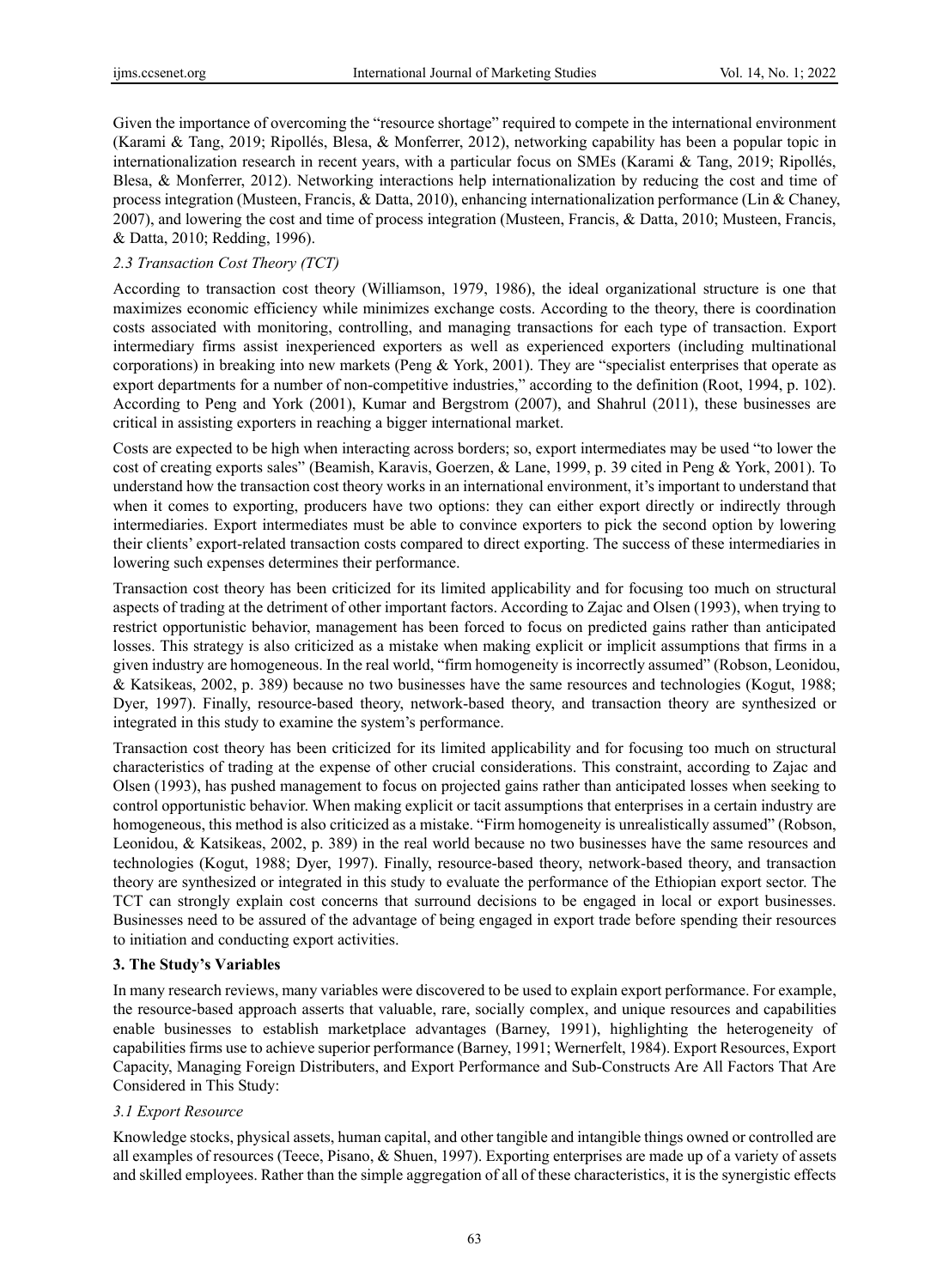caused by their combinations that matter most in the process of developing competitive advantage (Barney, 1991; Amit & Schoemaker, 1993). Organizational resources are regarded the ultimate sources of competitive advantage since enterprises are distinctive in terms of the bundle of resources that they gather over time. Physical assets, size of operation, financial assets, and the firm's experience in export market operations are identified as four categories of competitive resources for exporters by Kaleka (2011). In an inter-organizational context, Kaleka (2012) discovers that the majority of these critical resources have a favorable impact on various outcomes.

# *3.2 Export Capability*

Marketing studies look at how to gain a competitive advantage by optimizing skills and keeping resources current (Kaleka, 2011). When it comes to international performance, Lu et al. (2010) find that the firm's ability to coordinate, recombine, and allocate resources to meet multiple needs mediates the relationship between resources and performance. It's critical to distinguish between operational and dynamic capabilities in the context of internationalization (Weerawardena, 2019): Dynamic capabilities "build, integrate, or reconfigure operational capabilities" (Helfat & Peteraf, 2003). Operational capabilities "generally involves performing an activity using a collection of routines executing to execute and coordinate the variety of tasks required to perform the activity" (Helfat & Peteraf, 2003, p. 999). Dynamic capabilities emphasize the integration, construction, reconfiguration, and renewal of capabilities to cope with changing environments, focusing on the company's ability to exploit and reconfigure resources to generate new forms of sustainable competitive advantage. According to Kaleka (2002), the four major skills in export markets are information, customer connection building, product creation, and supply chain management. Based on a meta-analysis, Weerawardena et al. (2019) believe that marketing capabilities can lead to export performance; however, Kaleka (2002) asserts that informational capabilities have a direct positive impact on export performance.

### *3.3 Exporter-Distributor Relationship Management*

The search for the selection of distributors is a key procedure that, if done improperly, can have major consequences. A bad distributor can bankrupt a firm or producer and put them at a competitive disadvantage (Hill & Blois, 1989). Due to the time and profit costs associated with having an ineffective foreign distributor in an export market, it may be preferable to have no distributor at all (Cavusgil, Yeoh, & Mitri, 1995). Use a relational approach to intermediary decision-making rather to opting for an option that meets criteria like convenience or availability (Lewin & Johnston, 1997).

The task of selecting a foreign distributer has been suggested by Root (1994). The four stages of the screening process are creating the distributor profile, locating distributer prospects, assessing distributer prospects, evaluating distributer prospects, and selecting the distributer. Having a close relationship with and supporting distributor's leads to greater performance and happiness for both parties (Bello & colleagues, 2003). Because the producer or exporter does not have a permanent market presence on their behalf, the options available to them are limited (Shipley et al., 1995). whatever the obstacles, effective distributer control must be adopted (ibid). This will require the creation of a set of criteria as well as the monitoring of relevant actions. Managerial preferences, information availability, and the specific performance to be measured all impact control and assessment measures (Haas, 1995). Kang et al. (2018) discovered control mechanisms to be one of the most effective inter-organizational drivers of marketing channel effectiveness across several theoretical approaches. According to RBV, information and communication technologies do not create a competitive advantage because they are not unique (Barney, Wright, & Ketchen, 2001).

- **Outcome-Based (Output) Control** refers to formal instruments used to track and evaluate the degree to which intermediaries' results or outcomes are met. Managers of exporters signal their key objectives to intermediaries and make clear the monitoring of intermediaries' outcomes; managers transfer the risk of goal achievement to intermediaries (Aulakh & Gencturk, 2000), holding them accountable regardless of the means they use to achieve the outcomes (Mellewigt, Ehrmann, & Decker, 2011; Su, Baird, & Schoch, 2013), and reducing interest (Bello & Gilliland, 1997).
- **Behavior-Based (Process) Control** refers to the level to which the exporter watches the conduct of intermediaries or the mechanisms by which desired outputs are achieved, and ensures that desirable actions are taken while avoiding bad ones. The purpose of process devices is to persuade intermediaries to concentrate their resources and managerial attention on selling and servicing exporter's products (Bello & Gilliland, 1997).
- **Social Control/Informal (social or norm-based) controls** are unwritten systems that influence behavior by leveraging "values, conventions, and cultures to support desirable behavior" (Das & Teng, 2004). Professional and cultural controls are examples of informal controls (Jaworski, 1988; Ouchi, 1979, p. 82).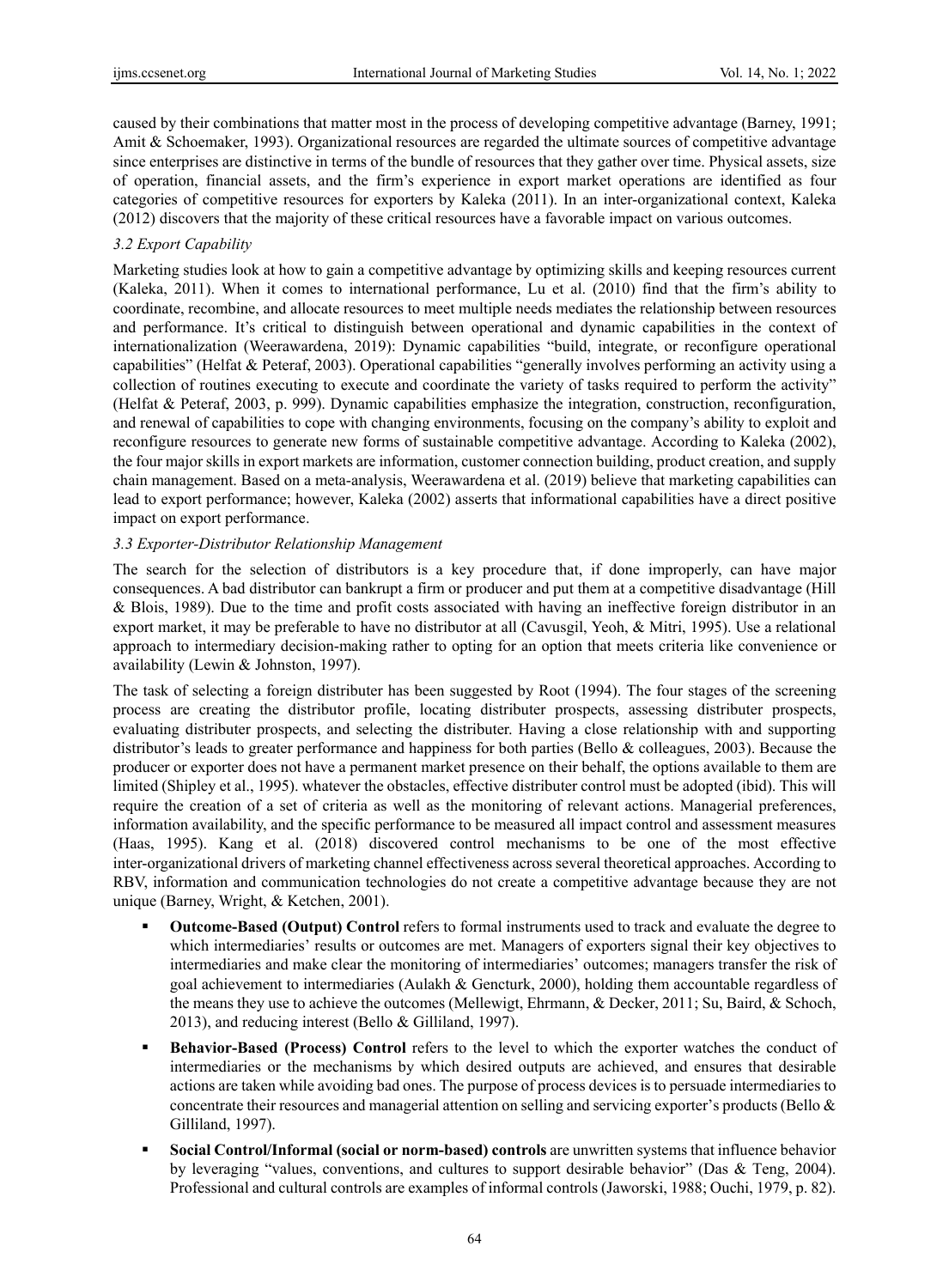Professional control refers to (inter)organizational members internalizing behavioral norms based on prevailing social perspectives and patterns of interpersonal interactions (Jaworski, 1988; Guenzi, Baldauf, & Panagopoulos, 2014) outside the hierarchical command system, such as training, seminars, working collaboration, and spontaneous interactions over time (Kang, Asare, & Brashear-Ale, 2010). Norms, rituals, and values that guide people's behavior are referred to as cultural control.

### *3.4 Export Performance*

Export performance refers to the outcome of a company's actions in export markets (Shoham, 1998). However, there is no one-size-fits-all metric of export performance that takes into account the multifaceted nature of performance (Cavusgil, Zou, Leonidou, Katsikeas, Samiee, Taylor, & Osland, 1998). Export performance can be defined as "export effectiveness," "export efficiency," and "continuous participation in exporting" (Shoham, 1991). Export performance is measured using a range of metrics, the most frequent of which are export intensity, export sales growth, export profit level, export sales volume, export market share, and export profit contribution (Dhanaraj & Beamish, 2003; Katsikeas, Leonidou, & Morgan, 2000, 2003).

Export performance can be measured objectively or subjectively (Chen et al., 2016; Lu, Quester, Medlin, & Scholz, 2012). Subjective metrics are commonly perceived values (e.g., the manager's appraisal of export sales performance and happiness), whereas objective metrics are typically absolute measures (e.g., export profit margin, export market share, export sales volume) (Chen et al., 2016; Morgan, Katsikeas, & Vorhies, 2012). According to international business experts, objective and subjective measures complement each other and should be considered synonymous to present a truer picture of export performance (Bloemer et al., 2013; Boso et al., 2013; Madsen & Moen, 2018).

# *3.5 Control Variables*

Control variables are factors or aspects that researchers try to keep constant throughout their studies in order to avoid influencing the results. The influence of an independent variable on a dependent variable is measured in a typical study design. For the sake of validity, two control variables were used in this study. First, the firm's Export Importance as a proxy for Export Intensity, which measures internationalization; this index is determined by the ratio of export sales to total sales revenue, as used in most international studies (Westhead, Wright, & Ucbasaran, 2001; Acedo & Casillas, 2007; Hsu & Wang, 2012). Second, the Importance of the Export Relationship, as evaluated by the percentage of sales generated through the foreign intermediary; this variable shows both total exposure to potential opportunism and the requirement for coordination with the intermediary (Dekker, Sakaguchi, & Kawai, 2013).

# **4. Conceptual Framework and Hypothesis of the Study**

The study's conceptual framework includes four categories of variables that will be examined. These categories are: Export Resources, Export Capabilities, exporter-foreign intermediaries' relationships and export Performance is shown the Figure 1.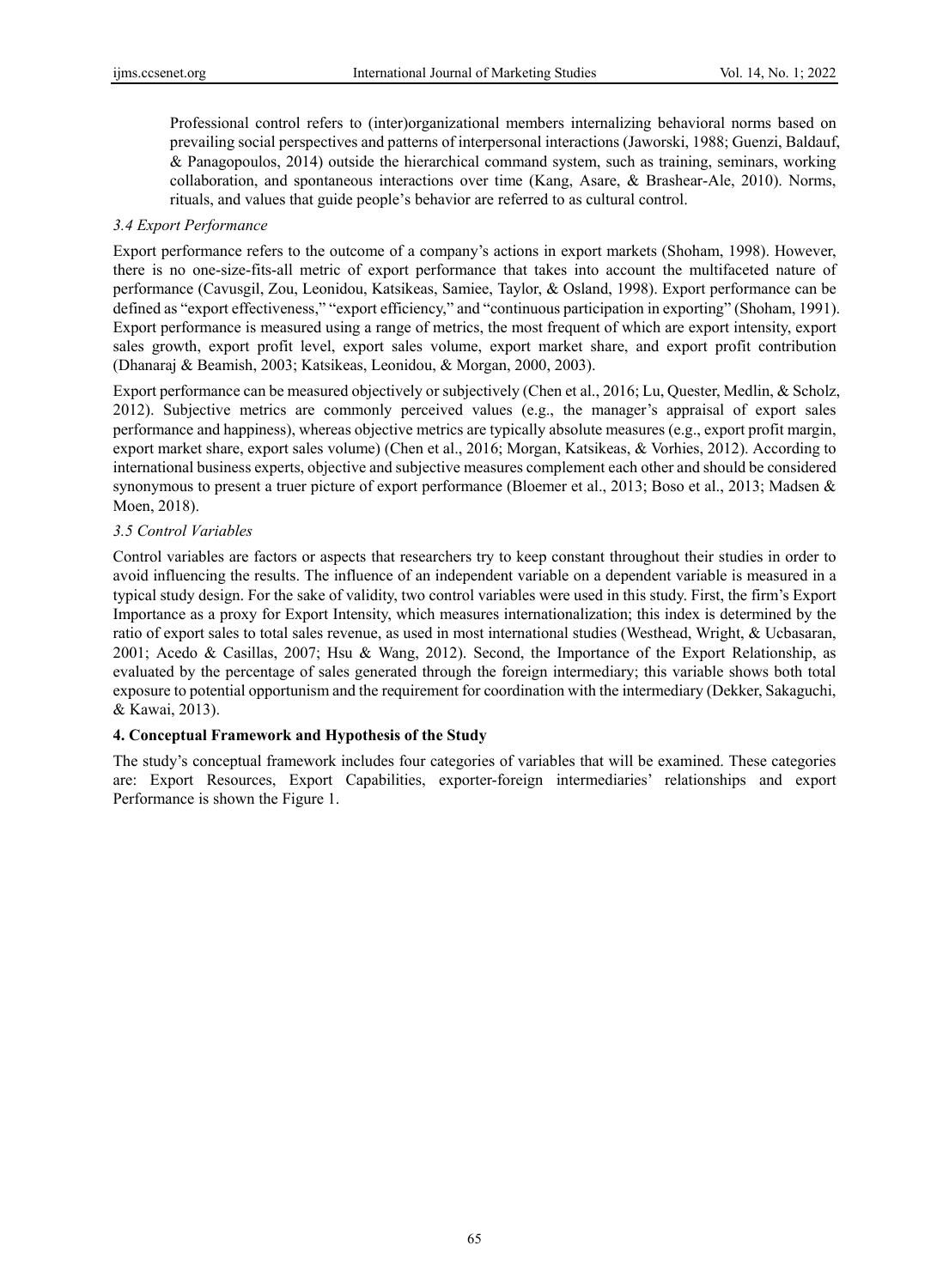#### *4.1 Conceptual Framework of the Study*



Figure 1. Exploring the relationship between export resources, export capabilities & controlling and managing foreign distributers with export performance model with hypothesis

#### *4.2 Hypothesis of the Study*

The Composite hypotheses of this research are seven, which are set using the research questions specified above and were tested as given below:

# **H1**: **There is a significant and positive relationship between Export Resources and Export Capabilities.** There are four sub-hypotheses for **H1;**

**H1a:** Scale of Operation has a significant & positive effect on Export Capabilities

- **H1b:** Experiential Relation has a significant & positive effect on Export Capabilities
- **H1c:** Financial Resource has a significant & positive effect on Export Capabilities

**H1d:** Physical Resource has a significant & positive on Export Capabilities

# **H-2: There is a significant and positive relationship between Export Resources and Export Performance**. There are four sub-hypotheses for H2:

**H2a:** Scale of Operation has a significant & positive effect on Export Performance

**H2b:** Experiential Relation has a significant & positive effect on Export Performance

**H2c:** Financial Resource has a significant & positive effect on Export Performance

**H2d:** Physical Resource has a significant & positive on Export Performance

# **H-3: Export Capabilities Mediate the Relationship between Export Resources and Export Performance.**

# **H-4: There is a significant and positive relationship between Export Resources and Exporter Distributor Relationship Management (EDRMs).**

There are four sub-hypotheses for **H4**:

- **H4a**: Scale of Operation has a significant & positive effect on EDRMs.
- **H4b:** Experiential Relation has a significant & positive effect on EDRMs.
- **H4c:** Financial Resource has a significant & positive effect on EDRMs.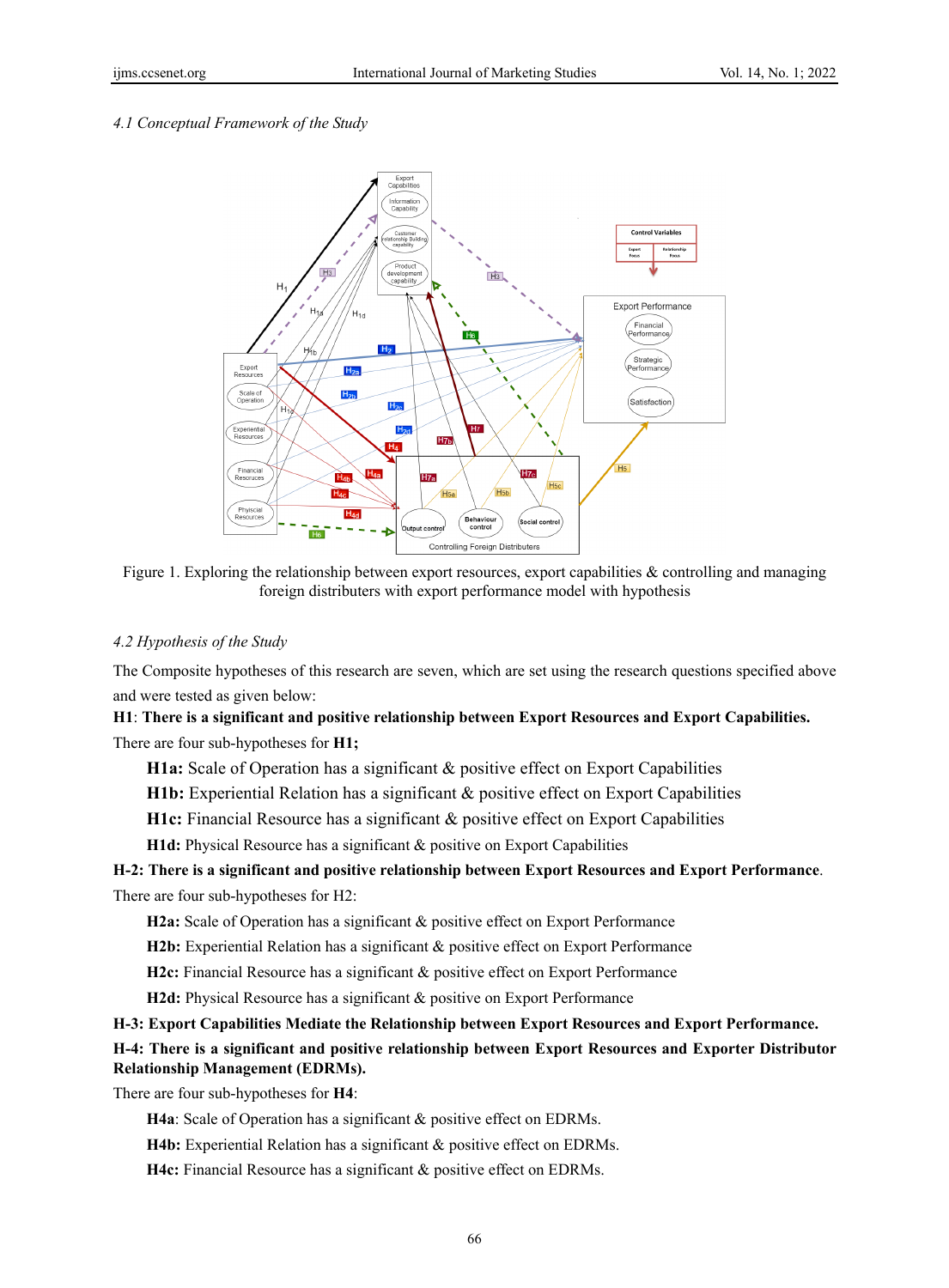**H4d:** Physical Resource has a significant & positive on EDRMs.

#### **H-5: There is a significant and positive relationship between EDRMs and Export Performance.**

There are three sub-hypotheses for H5:

**H5a:** Output control has a significant & positive effect on Export Performance.

**H5b:** Behaviour control has a significant & positive effect on Export Performance.

**H5c:** Social control has a significant & positive effect on Export Performance.

# **H-6: Export-distributer relationship mediates the relationship between Export Resources and Export Capabilities.**

# **H-7: There is a Significant and Positive Relationship between Exporter-distributer relationship and Export Capabilities.**

There are three sub-hypotheses for H5:

**H7a**: Output control has a significant & positive effect on Export Capabilities.

**H7b:** Behaviour control has a significant & positive effect on Export Capabilities.

**H7c:** Social control has a significant & positive effect on Export Capabilities.

#### **5. Methodology**

Initially, the literature was reviewed through to uncover indicators that influence export performance. Export resources, export capabilities, and managing foreign distributers were all recognized as a result. On the basis of these data, a research questionnaire was created, as well as hypotheses. The dependability of the research questionnaire was assessed. The information was then gathered by sending a structured online questionnaire to Ethiopian exporters of a variety of items. The obtained data was then examined, and conclusions and recommendations based on the findings were made.The Ethiopian Chamber of Commerce and sectoral organizations presented a list of exporters as the sampling frame. The companies were picked at random from a pool of 300 exporting companies that matched four criteria: They were autonomous entities with a strong international emphasis, earned a large amount of money from export activities, had at least five years of experience in the export industry, and had contact information for senior managers and experts, among other things.

#### **6. Results of the Study**

#### *6.1 Demographic Profile*

Despite the fact that 300 questionnaires were distributed to a sample of exporters from a total of 920 exporters in the country, only 291 questionnaires were returned at the end of the data collection procedure, resulting in a 97 percent response rate. Table 1 shows the demographic characteristics of the respondents. In terms of product export, the bulk of respondents (87%) were agricultural product exporters, followed by (13%), manufacture, and 3% service exporters. In terms of years in the export business, 44 percent had been in it for 1 to 5 years, 36 percent had been in it for 6 to 10 years, 15 percent had been in it for 11 to 20 years, and 5% had been in it for more than 20 years. In terms of the number of markets in which an exporting company operates, the majority of respondents (51%) operate in 1−3 countries, 37% operate in 4-6 countries, 8% operate in 6−20 countries, and 4% operate in more than 10 countries.

| Item                            | <b>Description</b>     | Frequency | $\%$  |
|---------------------------------|------------------------|-----------|-------|
| <b>Type of Product export</b>   | Agricultural products  | 252       | 87%   |
|                                 | Manufactured products  | 30        | 13%   |
|                                 | <b>Services</b>        | 9         | $3\%$ |
|                                 | Total                  | 291       | 100%  |
| Number of years in the export   | $1-5$ years            | 128       | 44%   |
| business                        | $6-10$ years           | 105       | 36%   |
|                                 | $11-20$ years          | 44        | 15%   |
|                                 | above 20 years         | 15        | $5\%$ |
|                                 | Total                  | 291       | 100%  |
| Number of markets the exporting | $1-3$ countries        | 147       | 51%   |
| Company is operating            | 4–6 countries          | 110       | 37%   |
|                                 | $6-10$ countries       | 22        | 8%    |
|                                 | More than 10 countries | 12        | $4\%$ |
|                                 | Total                  | 291       | 100%  |

Table 1. Profile of respondents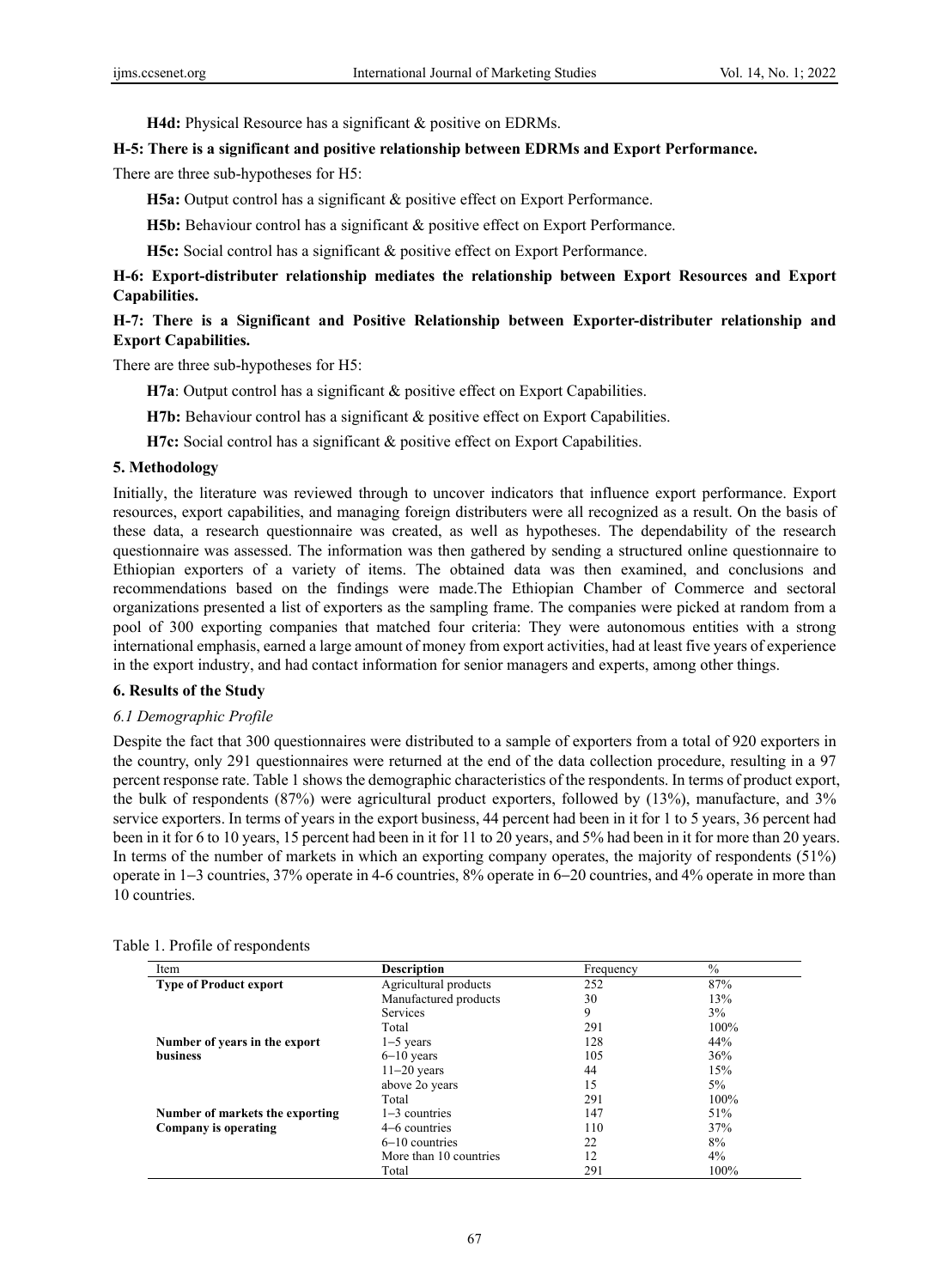### *6.2 Data Analysis and Hypothesis Examination*

Using the SmartPLS 3 software, the Partial Least Squares (PLS) technique was used to assess the study model (Ringle, Wende, & Becker, 2018). SmartPLS is a popular Partial Least Squares Structural Equation Modelling software tool (PLS-SEM). Hair et al. (2017), Ramayah et al. (2011, 2013) and Rahman et al. (2016) employed a two-stage analytical procedure to analyse data validity and reliability, followed by a structural model analysis (testing the hypothesized link) using Anderson and Gerbing's method (1988). A bootstrapping method (5000 resamples) was used to test the significance of the path coefficients and loadings (Hair et al., 2017).

### *6.3 Measurement Model*

Before employing the SMART-PLS statistical tool to analyze the data, it was first entered into SPSS and a preliminary stage of measurement item was determined. The psychometric features of the assessment model were then evaluated using SMART-PLS in terms of internal consistency, reliability, convergent validity, and discriminant validity. The Measure of Sampling Adequacy (0.893) and overall Cronbach alpha (0.897) reliability measures were also confirmed using SPSS 22. As a data reduction technique, SMART PLS uses factor analysis. As a result, 43 different objects were used in this study. Two types of validity were studied to evaluate the measurement model: convergent validity and discriminant validity.

#### *6.4 Reliability and Convergent Validity*

To determine the measurement's convergent validity, the loadings, average variance extracted (AVE), and composite reliability are typically used (Gholami et al., 2013; Rahman et al., 2015). The loadings were all greater than 0.7, the composite reliabilities were all greater than 0.70, and the AVE of all constructs were all greater than 0.5, as predicted by the literature (See Tables 2, 3, and 4 for more information). A measurement instrument is said to be trustworthy when the question-statements (or other measures) associated with each latent variable are understood in the same way by different respondents. As a result, all Cronbach alpha coefficients assessing a set of scale items' unidimensionality are greater than 0.70, ranging from 0.830 to 0.882, showing strong internal consistency.

On the other hand, Cronbach alpha is based on the limiting assumption that all indicators are equally important. Another approach to think about dependability is as the fraction of measure variance that can be explained by the underlying dimension (Werts et al., 1974). According to Chin et al. (1996, p. 33), whereas Cronbach's alpha with its assumption of parallel measures gives a lower bound estimate of internal consistency, the composite reliability yields a superior approximation. Similarly, the composite reliability of all latent variables is above 0.7 for all measures, ranging from 0.877 to 0.907. Similarly, the Dhillon Goldstin rho, which must be greater than 0.7, evaluates internal consistency in the same way as composite reliability does (Gefen, 2000). On the other hand, the average variance extraction (AVE) of all variables is more than 0.5. Typically, the AVE criterion for sufficient validity is set at 0.5 (Fornell & Larcker, 1981).

| <b>Construct Reliability and Validity</b> | Cronbach's Alpha | rho A | Composite Reliability | Average Variance Extracted (AVE) |
|-------------------------------------------|------------------|-------|-----------------------|----------------------------------|
| <b>EDRM</b>                               | 0.847            | 0.854 | 0.877                 | 0.558                            |
| EC                                        | 0.864            | 0.873 | 0.895                 | 0.695                            |
| EP                                        | 0.882            | 0.893 | 0.907                 | 0.552                            |
| ER                                        | 0.830            | 0.835 | 0.868                 | 0.599                            |
| <b>EXR</b>                                | 0.864            | 0.860 | 0.887                 | 0.566                            |
| <b>FIR</b>                                | 0.882            | 0.894 | 0.907                 | 0.697                            |
| <b>PHR</b>                                | 0.720            | 0.723 | 0.844                 | 0.644                            |
| <b>SOR</b>                                | 0.706            | 0.722 | 0.834                 | 0.715                            |
| <b>BBC</b>                                | 0.745            | 0.716 | 0.781                 | 0.578                            |
| <b>MRWD</b>                               | 0.757            | 0.808 | 0.712                 | 0.580                            |
| <b>SOCO</b>                               | 0.813            | 0.822 | 0.877                 | 0.641                            |
| <b>CV</b>                                 | 0.690            | 0.603 | 0.795                 | 0.660                            |

#### Table 2. Reliability analysis

### *6.5 Construct Validity*

The construct validity of a set of measures determines if they are true constructs that describe an event (Straub, 1989).There are two types of procedures for determining the construct validity of an instrument: When AVE is more than 0.5, convergent validity refers to the degree to which multiple attempts to gauge the same concept agree.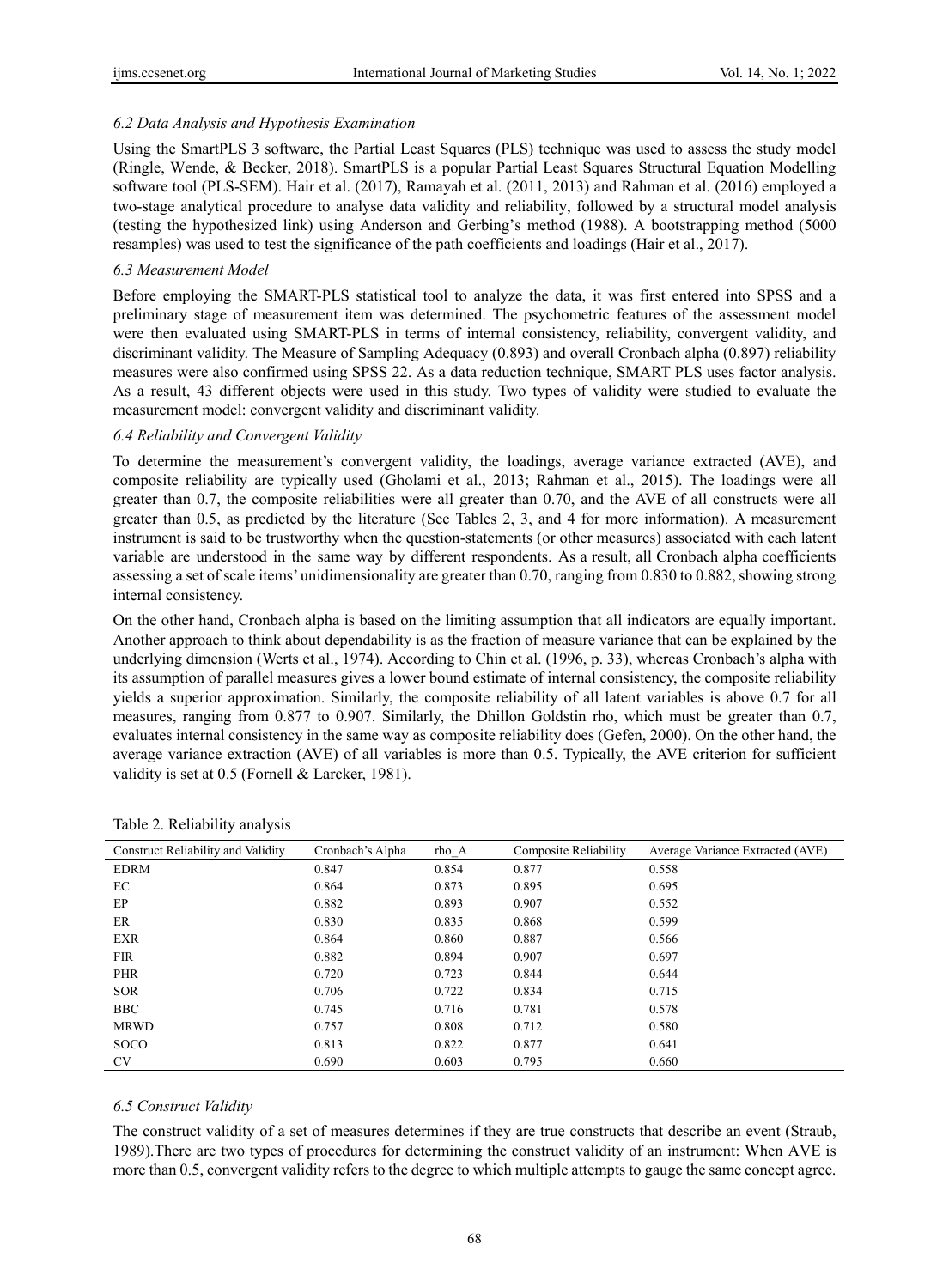Discriminant validity refers to the degree to which the measures of different notions are distinct.

#### *6.6 Discriminant Validity*

Discriminant validity is a method of guaranteeing that one concept stands out from the rest. The Fornell–Larcker criterion can also be used to determine discriminant validity using AVE: each latent variable's square root should be greater than its correlation with every other latent variable. This means that each latent variable's variance with its block of indicators is bigger than any latent variable's variance with any other latent variable. In SmartPLS output, the square root of AVE appears in the diagonal cells of the Fornell-Larcker criterion table, and correlations appear below it. In absolute value words, discriminant validity exists if the top number (which is the square root of AVE) in any factor column is greater than the numbers (correlations) below it.

One may conclude that discriminant validity is not an issue when the square root of AVE or correlation is positioned on the table's diagonal, as shown in Table 3, and it is higher than the other values in the column. In this study, the AVE of the latent variable 'EDRM' is 0.558; hence its square root is 0.747. This figure is higher than the correlation values in the EDRM column. The results indicate that discriminant validity has been established.

|             | <b>EDRM</b> | EC    | EP    | ER    | <b>EXR</b> | <b>FIR</b> | <b>PHR</b> | <b>SOR</b> | <b>BBC</b> | <b>SOR</b> | <b>SOCO</b> |
|-------------|-------------|-------|-------|-------|------------|------------|------------|------------|------------|------------|-------------|
| <b>EDRM</b> | 0.747       |       |       |       |            |            |            |            |            |            |             |
| EC          | 0.455       | 0.834 |       |       |            |            |            |            |            |            |             |
| EP          | 0.510       | 0.487 | 0.743 |       |            |            |            |            |            |            |             |
| ER          | 0.366       | 0.373 | 0.570 | 0.748 |            |            |            |            |            |            |             |
| <b>EXR</b>  | 0.376       | 0.285 | 0.440 | 0.285 | 0.752      |            |            |            |            |            |             |
| <b>FIR</b>  | 0.596       | 0.431 | 0.339 | 0.531 | 0.317      | 0.835      |            |            |            |            |             |
| <b>PHR</b>  | 0.541       | 0.344 | 0.473 | 0.304 | 0.575      | 0.497      | 0.802      |            |            |            |             |
| <b>SOR</b>  | 0.505       | 0.398 | 0.503 | 0.168 | 0.496      | 0.312      | 0.538      | 0.846      |            |            |             |
| <b>BBC</b>  | 0.334       | 0.476 | 0.678 | 0.576 | 0.327      | 0.334      | 0.446      | 0.428      | 0.760      |            |             |
| <b>SOR</b>  | 0.241       | 0.761 | 0.399 | 0.162 | 0.190      | 0.258      | 0.262      | 0.319      | 0.464      | 0.762      |             |
| <b>SOCO</b> | 0.248       | 0.558 | 0.614 | 0.453 | 0.164      | 0.272      | 0.355      | 0.373      | 0.646      | 0.523      | 0.801       |

Table 3. Latent variable correlation and discriminant validity

#### *6.7 Factor Loading, P-Values and T-Statistics*

Factor structure should be simple in an ideal world, which means projected loadings should be greater than 0.7 (Some people use .4). All of the indicators in the table above loaded properly on their respective factors. In a good model, indicators should load well on the items they're designed to measure, and cross-loadings with aspects they're not supposed to measure should be obvious. When each measuring item correlates weakly with all other constructs save the one with which it is theoretically connected, discriminant validity is proven. When the correlation of the latent variable score with the measurement item must indicate an adequate pattern of loading, in which the measurement item loads heavily on their theoretically assigned component but not heavily on others. All of the loadings in this scenario revealed a more appropriate pattern loading than the cross loading of the other variables. At the very least, no indicator variable should have a greater correlation than the others.

When the correlation between the latent variable score and the measurement item must show a sufficient pattern of loading, in which the measurement item loads significantly on their theoretically assigned component but not on others. In this instance, all of the loadings revealed that the pattern loading was more appropriate than the cross loading of the other variables. At the very least, no indicator variable should have a larger correlation with another latent variable than it does with its own latent variable. If it does, the model has been provided incorrectly.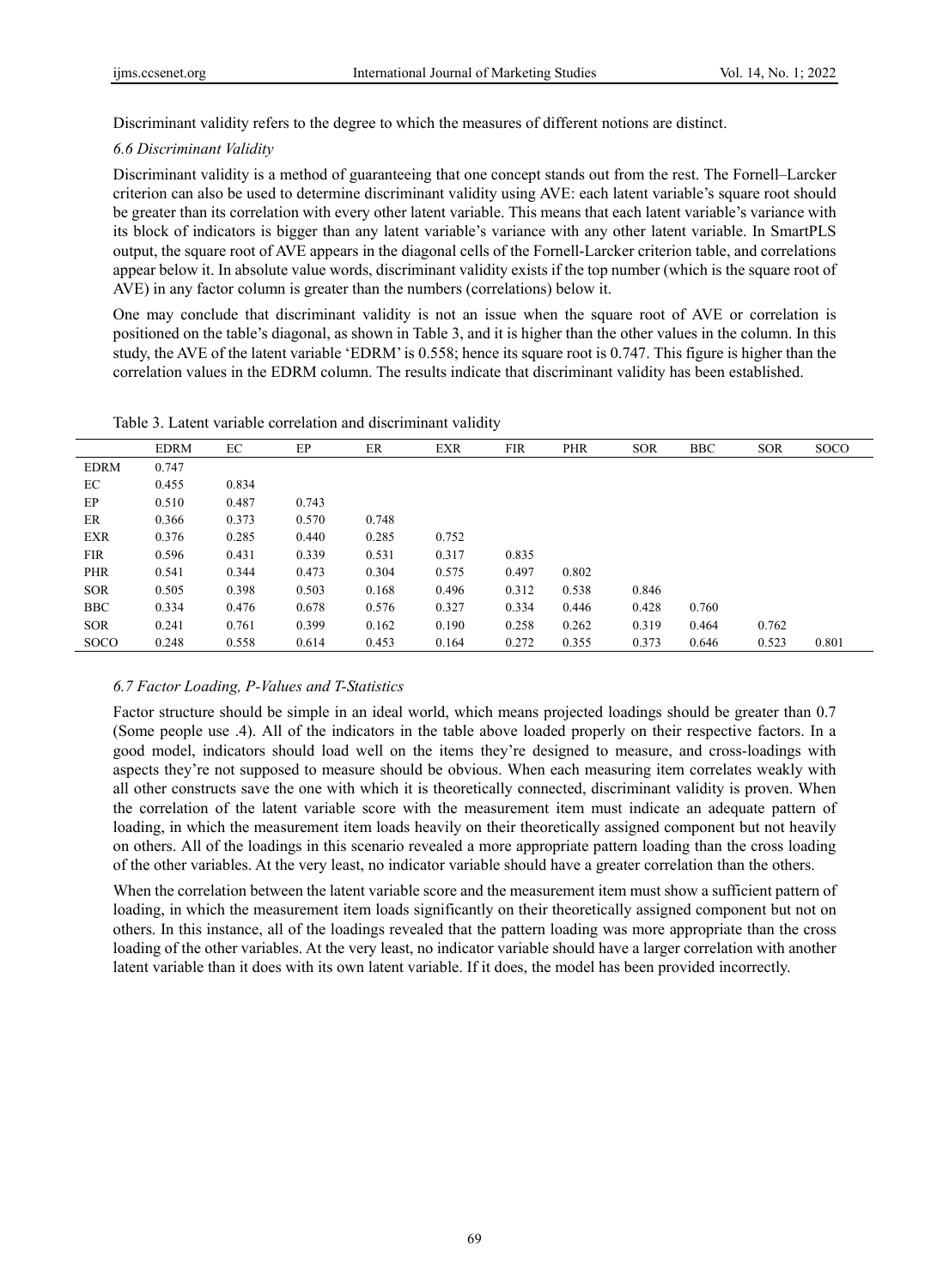# Table 4. Descriptive and factor loading

|                                   | <b>Factor Loading</b> | Mean $(M)$ | (STDEV) | T Statistics ([FL/STDEV]) | P-Values |
|-----------------------------------|-----------------------|------------|---------|---------------------------|----------|
| <b>BBC1 &lt;- EDRM</b>            | $0.787***$            | 0.498      | 0.052   | 15.063                    | 0.000    |
| BBC2 < EDRAM                      | $0.722***$            | 0.586      | 0.049   | 14.708                    | 0.000    |
| BBC3 < EDRAM                      | $0.783***$            | 0.679      | 0.035   | 22.415                    | 0.000    |
| <b>BBC4 &lt;- EDRM</b>            | $0.736***$            | 0.630      | 0.038   | 19.140                    | 0.000    |
| MRWD1 <- EDRM                     | $0.718***$            | 0.582      | 0.049   | 14.600                    | 0.000    |
| MRWD2 <- EDRM                     | $0.703***$            | 0.568      | 0.041   | 16.990                    | 0.000    |
| MRWD3 <- EDRM                     | $0.711***$            | 0.422      | 0.066   | 10.723                    | 0.000    |
| MRWD4 <- EDRM                     | $0.764***$            | 0.476      | 0.058   | 13.131                    | 0.000    |
| MRWD5 <- EDRM                     | $0.775***$            | 0.489      | 0.049   | 15.711                    | 0.000    |
| $SOCO1 \leq EDRM$                 | $0.802***$            | 0.695      | 0.039   | 20.460                    | 0.000    |
| $SOCO2 \leq EDRM$                 | $0.704***$            | 0.703      | 0.031   | 22.401                    | 0.000    |
| $SOCO3 \leq EDRM$                 | $0.795***$            | 0.690      | 0.031   | 26.038                    | 0.000    |
| $SOCO4 \leq EDRM$                 | $0.750***$            | 0.645      | 0.043   | 17.242                    | 0.000    |
| CRBC1 <- Export Capabilities      | $0.750***$            | 0.753      | 0.032   | 23.643                    | 0.000    |
| CRBC2 <- Export Capabilities      | $0.773***$            | 0.772      | 0.028   | 27.664                    | 0.000    |
| $INC1 < E$ xport Capabilities     | $0.701***$            | 0.554      | 0.051   | 13.659                    | 0.000    |
| $INC2 < E$ xport Capabilities     | $0.726***$            | 0.481      | 0.059   | 12.378                    | 0.000    |
| $INC3 < E$ xport Capabilities     | $0.789***$            | 0.500      | 0.060   | 13.248                    | 0.000    |
| INC4 <- Export Capabilities       | $0.714***$            | 0.713      | 0.037   | 19.396                    | 0.000    |
| PDC1 <- Export Capabilities       | $0.829***$            | 0.829      | 0.024   | 33.834                    | 0.000    |
| PDC2 <- Export Capabilities       | $0.848***$            | 0.849      | 0.016   | 53.046                    | 0.000    |
| PDC3 <- Export Capabilities       | $0.865***$            | 0.763      | 0.028   | 30.654                    | 0.000    |
| <b>EXR1 &lt;- Export Resource</b> | $0.706***$            | 0.602      | 0.051   | 13.958                    | 0.000    |
| <b>EXR2 &lt;- Export Resource</b> | $0.715***$            | 0.573      | 0.063   | 11.257                    | 0.000    |
| <b>EXR3 &lt;- Export Resource</b> | $0.713***$            | 0.608      | 0.037   | 19.319                    | 0.000    |
| FIR1 <- Export Resource           | 0.746***              | 0.636      | 0.048   | 15.530                    | 0.000    |
| FIR2 <- Export Resource           | $0.713***$            | 0.476      | 0.069   | 10.374                    | 0.000    |
| SOR1 <- Export Resource           | $0.744***$            | 0.640      | 0.049   | 15.222                    | 0.000    |
| SOR2 <- Export Resource           | $0.710***$            | 0.601      | 0.048   | 14.849                    | 0.000    |
| PHR1 <- Export Resource           | $0.726***$            | 0.724      | 0.037   | 19.661                    | 0.000    |
| PHR2 <- Export Resource           | $0.737***$            | 0.737      | 0.029   | 25.328                    | 0.000    |
| PHR3 <- Export Resource           | $0.767***$            | 0.661      | 0.046   | 16.703                    | 0.000    |
| FIPR1 <- Export Performance       | $0.800***$            | 0.694      | 0.037   | 21.588                    | 0.000    |
| FIPR2 <- Export Performance       | $0.828***$            | 0.830      | 0.016   | 50.958                    | 0.000    |
| FIPR3 <- Export Performance       | $0.845***$            | 0.844      | 0.019   | 45.139                    | 0.000    |
| PPST1 <- Export Performance       | $0.866***$            | 0.758      | 0.035   | 24.937                    | 0.000    |
| PPST2 <- Export Performance       | $0.721***$            | 0.588      | 0.055   | 13.139                    | 0.000    |
| SRPR1 <- Export Performance       | $0.833***$            | 0.730      | 0.031   | 27.142                    | 0.000    |
| SRPR2 <- Export Performance       | $0.864***$            | 0.761      | 0.025   | 35.268                    | 0.000    |
| SRPR3 <- Export Performance       | $0.801***$            | 0.695      | 0.038   | 20.856                    | 0.000    |

*Note*. \*\*\* P < 0.001 (SmartPLS 33.3, 5000 bootstrapping samples.

#### *6.8 Structural Model Results*

Hair et al. (2017) proposed assessing the structural model by looking at the  $R^2$ , beta ( $\beta$ ), and matching t-values using a bootstrapping approach with a resample of 5,000. They also suggested that, in addition to these core measures, researchers should reveal the effect sizes (f2). A p-value can tell you whether or not there is an effect, but it can't tell you how big it is, according to Sullivan and Feinn (2012). When reporting and analysing studies, both substantive significance (effect size) and statistical significance (p-value) are relevant results to convey (p. 279).

|  |  |  |  | Table 5. Quality criteria |
|--|--|--|--|---------------------------|
|--|--|--|--|---------------------------|

|                               | R Square | R Square Adjusted |  |
|-------------------------------|----------|-------------------|--|
| <b>EDRM</b>                   | 0.321    | 0.318             |  |
| <b>Exporting Capabilities</b> | 0.428    | 0.424             |  |
| <b>Export Performance</b>     | 0.617    | 0.612             |  |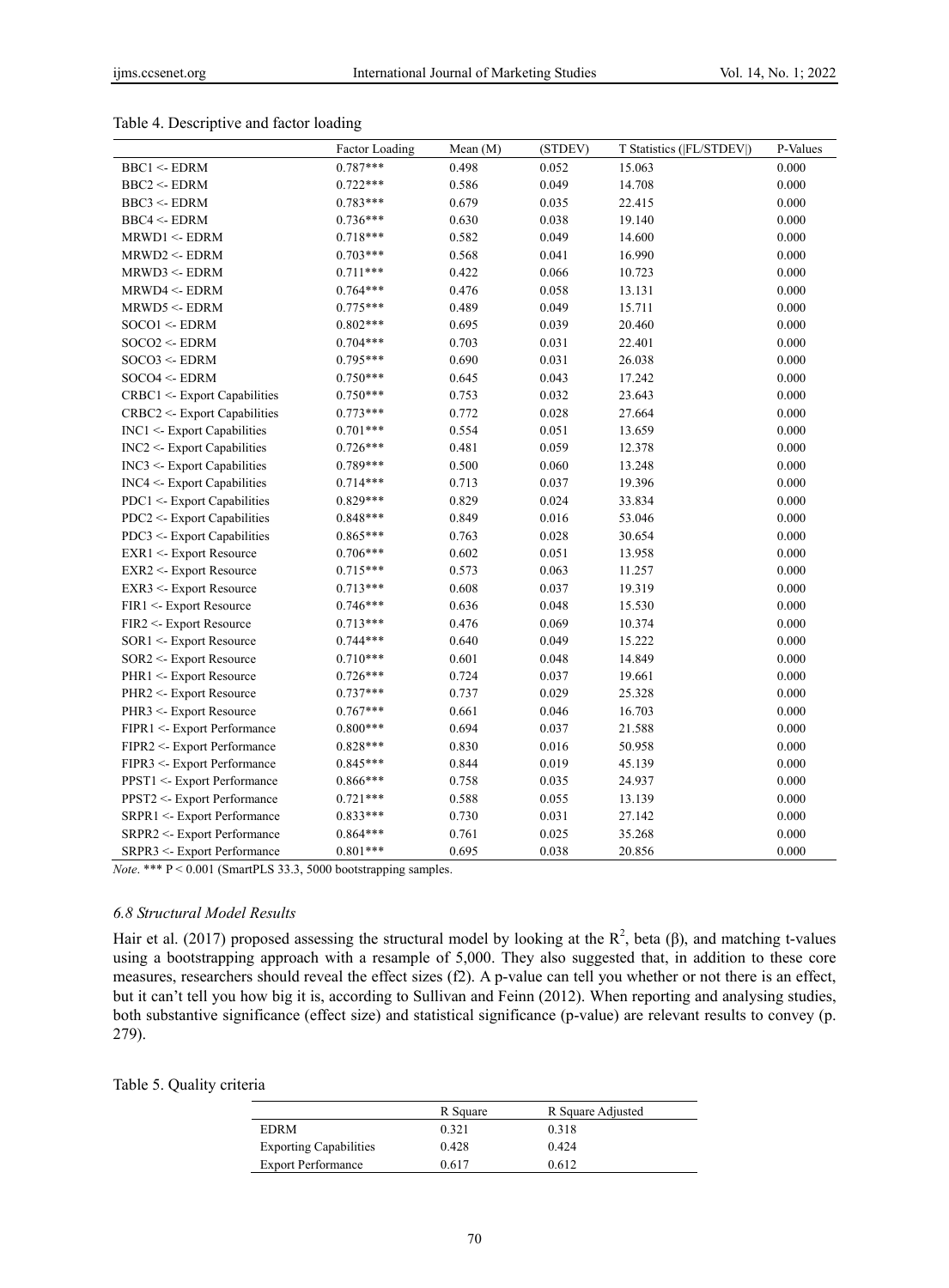The  $R<sup>2</sup>$  values for each endogenous variable indicate how much variance is explained by the model (Lages et al., 2009a). The condition  $R^2$  conditions were met by all endogenous variables. However, the total model explained 61.7 percent of the variance in export performance, 32.1 percent in exporter-distributor relationship management, and 42.8 percent in exporting competence.

#### *6.9 Hypothesis Testing*

Table 6 illustrates that fourteen (14) of the twenty-five (25) hypotheses with sub hypothesis were supported, with the bootstrap t-values for eleven routes and their corresponding path coefficients failing to satisfy the recommended cut offs.

|  | Table 6. Hypothesis testing |  |
|--|-----------------------------|--|
|--|-----------------------------|--|

| Hypothesis       | Relationship            | $\beta$ path | Mean $(M)$ | <b>Standard Deviation</b> | T-Statistics | P Values | Decision         |
|------------------|-------------------------|--------------|------------|---------------------------|--------------|----------|------------------|
|                  |                         | coefficient  |            | (STDEV)                   |              |          |                  |
| H1               | $ER - BC$               | 0.004        | 0.003      | 0.063                     | 0.070        | 0.945    | Not Supported    |
| H <sub>1</sub> a | $EXR \ge EC$            | 0.034        | 0.036      | 0.053                     | 0.642        | 0.521    | Not Supported    |
| H <sub>1</sub> b | $SOR \rightarrow EC$    | 0.015        | 0.015      | 0.056                     | 0.261        | 0.794    | Not Supported    |
| H <sub>1</sub> c | $PHR \rightarrow EC$    | (0.096)      | (0.090)    | 0.062                     | 1.536        | 0.125    | Not Supported    |
| H <sub>1</sub> d | $FIR \rightarrow EC$    | 0.081        | 0.076      | 0.062                     | 1.292        | 0.197    | Not Supported    |
| H2               | $ER \geq EP$            | 0.187        | 0.187      | 0.050                     | 3.744        | 0.000    | <b>Supported</b> |
| H <sub>2</sub> a | $EXR \geq EP$           | 0.188        | 0.190      | 0.061                     | 3.101        | 0.002    | Supported        |
| H2b              | $SOR \rightarrow EP$    | 0.271        | 0.273      | 0.054                     | 5.053        | 0.000    | Supported        |
| H <sub>2c</sub>  | $PHR - EP$              | 0.020        | 0.024      | 0.068                     | 0.302        | 0.763    | Not Supported    |
| H2d              | $FIR \rightarrow EP$    | 0.024        | 0.020      | 0.047                     | 0.515        | 0.607    | Not Supported    |
| H <sub>3</sub>   | $ER$ -> $EC$ -> $EP$    | 0.000        | (0.000)    | 0.004                     | 0.034        | 0.973    | Not Supported    |
| H <sub>4</sub>   | $ER$ -> $EDRM$          | 0.566        | 0.569      | 0.055                     | 10.283       | 0.000    | Supported        |
| H <sub>4</sub> a | $EXR \geq EDRAM$        | 0.009        | 0.009      | 0.067                     | 0.131        | 0.896    | Not Supported    |
| H <sub>4</sub> b | $SOR \rightarrow EDRAM$ | 0.289        | 0.290      | 0.062                     | 4.696        | 0.000    | Supported        |
| H <sub>4c</sub>  | PHR -> EDRM             | 0.300        | 0.300      | 0.074                     | 4.060        | 0.000    | Supported        |
| H4d              | $FIR \rightarrow EDRM$  | 0.164        | 0.161      | 0.062                     | 2.621        | 0.009    | Supported        |
| H <sub>5</sub>   | $EDRM$ -> $EP$          | 0.392        | 0.386      | 0.064                     | 6.141        | 0.000    | Supported        |
| H <sub>5a</sub>  | $MRWD \ge EP$           | $-0.069$     | $-0.072-$  | 0.061                     | 1.138        | 0.256    | Not Supported    |
| H <sub>5</sub> b | $BBC \rightarrow EP$    | 0.354        | 0.354      | 0.057                     | 6.199        | 0.000    | Supported        |
| H <sub>5c</sub>  | $SOCO \geq EP$          | 0.271        | 0.273      | 0.054                     | 5.053        | 0.000    | Supported        |
| H <sub>6</sub>   | $ER$ -> $EDRM$ -> $EP$  | 0.222        | 0.219      | 0.042                     | 5.298        | 0.000    | Supported        |
| H7               | EDRM > EC               | 0.652        | 0.658      | 0.045                     | 0.652        | 0.000    | Supported        |
| H7a              | $MRWD \ge EC$           | 0.586        | 0.585      | 0.057                     | 10.202       | 0.000    | Supported        |
| H <sub>7b</sub>  | $BBC \rightarrow EC$    | $-0.003$     | 0.000      | 0.059                     | 0.046        | 0.964    | Not Supported    |
| H7c              | $SOCO \rightarrow EC$   | 0.259        | 0.257      | 0.050                     | 5.203        | 0.000    | Supported        |
| Control Variable | CV > EP                 | 0.342        | 0.350      | 0.053                     | 6.500        | 0.000    | Supported        |

*Note*. ER: 'Export Resource', EC: 'Export Capabilities', EDRM: 'Export-Distributor' Relationship Management', EP: 'Export Performance', CV: 'Control Variable', EXR; Experiential Resources, SOR: Scale of Operation Resources, PHR: Physical Resources; FIR: Financial Resources, MRWD: Out Come based Control; BBC: Behaviour-Based (Process) Control; SOCO: Social Control; CV: Control Variable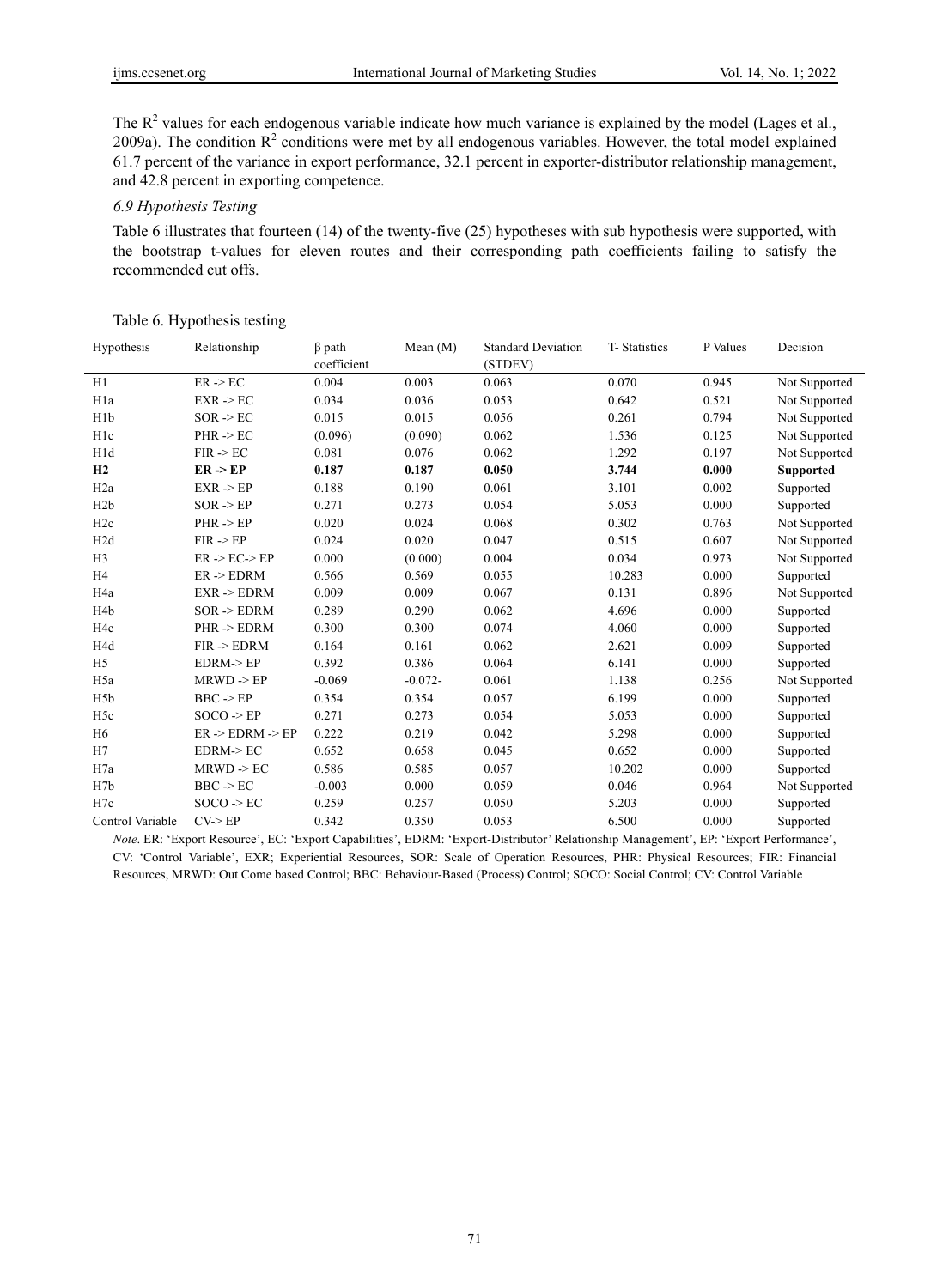

Figure 2. Exploring the relationship between export resources, export capabilities & controlling and managing foreign distributers with export performance model with SEM results



Figure 3. Exploring the relationship between export resources, export capabilities exporter-foreign distributers and export performance results

# **7. Discussion of the Hypothesis of the Study**

**H1**: **There is a significant and positive relationship between Export Resources and Export Capabilities** Export performance had no significant impact on export resources and capabilities ( $\beta$  = 0.004, P = 0.945 > 0.05).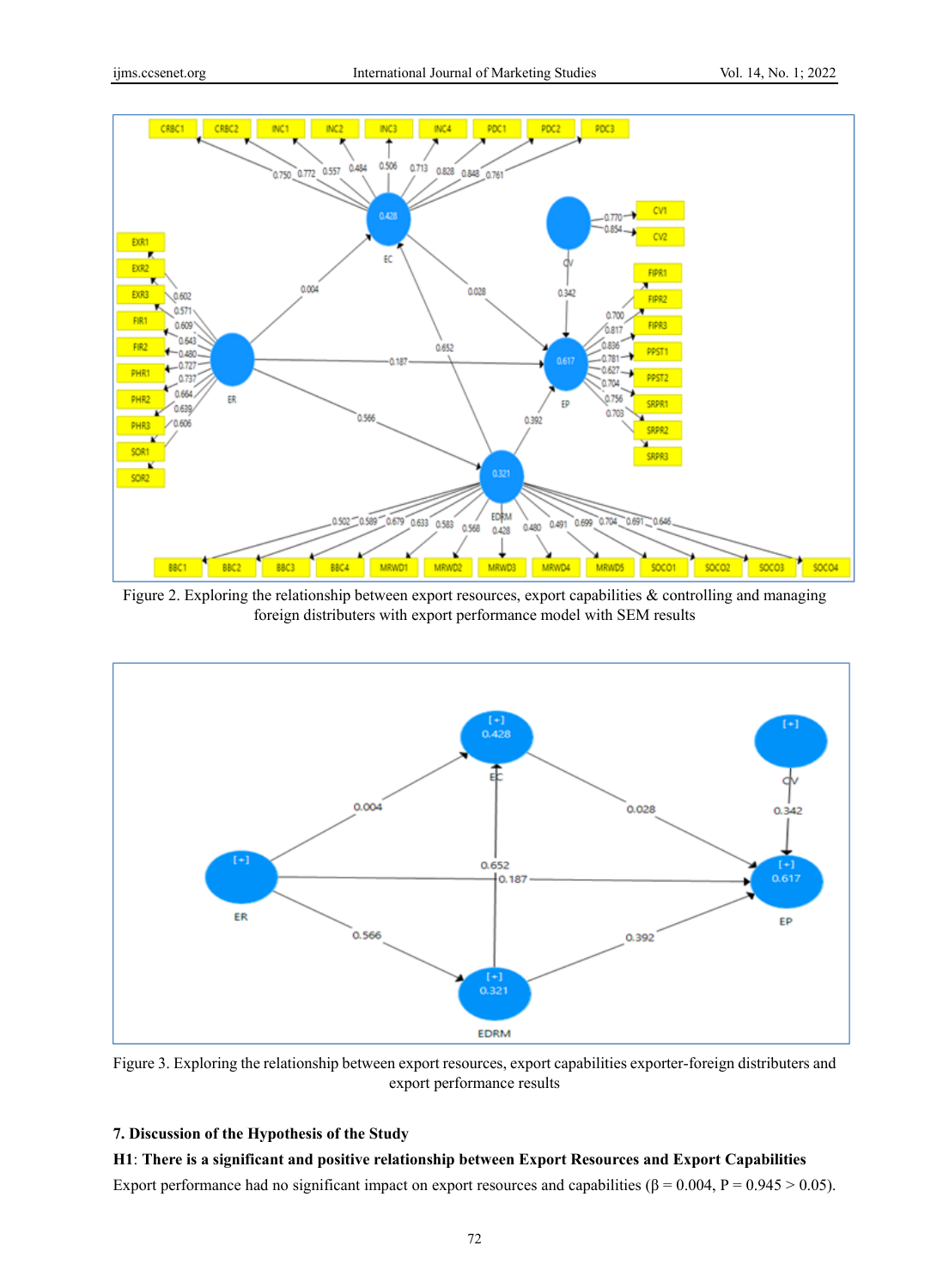**As a result, H-1 is rejected**. Fung et al. (2007), on the other hand, believe that a lack of corporate resources for analyzing and applying export market knowledge will lead to exporting companies making decisions based on gut instinct rather than informed strategic decision-making. Despite this, researchers disagree about the relationship between export resources and export capabilities. As a result, having resources alone might not be enough to establish export capacity.

### **H-2: There is a significant and positive relationship between Export Resources and Export Performance.**

Export Resources has a significant and positive effect on Export Performance  $(\beta = 0.187; P = .000 \le 0.05)$ . As a **result, H-3 has been accepted**. As a result, H-3 was accepted. This finding is in line with Kaleka's (2012) findings, which identify four types of competitive resources for exporters: physical assets, size of operation, financial assets, and experience in export market operations (2011). According to Kaleka (2012), the bulk of these critical resources have a favorable impact on a variety of outcomes in an inter-organizational setting.

# **H-3: Export Capabilities Mediate the Relationship between Export Resources and Export Performance**

Export capabilities did not mediate the relationship between export resources and export performance ( $\beta$  = 0.000, P = 0.973 > 0.05). **As a result, H-3 was rejected.** The results of this study contradict those of previous studies. Learning and knowledge (Hung, 2010), institutional capital and managerial relationships (Lu et al., 2010), and social networks, for example, all serve as mediators between resources and performance (Pinho et al., 2016). The ability of a company to utilize and restructure resources over time in order to produce new types of long-term competitive advantage is referred to as dynamic capabilities (Pinho et al., 2016; Tan et al., 2015). Only a few competitors can match a company's assets, knowledge, and talents to gain a cost or differentiation advantage.

# **H-4: There is a significant and positive relationship between Export Resources and Exporter -Distributor Relationship.**

Export Resources had a significant impact on the Exporter-Distributor Relationship ( $\beta = 0.566$ , P = 0.000 < 0.05). **As a result, H-4 was approved**. This result is in line with prior studies. According to Spyropoulou et al. (2018), these Resource talents combine to achieve strategic goals in export markets in exporter–foreign intermediary partnerships. Exporting firms manage intermediaries to create conditions that enable them to achieve targeted outcomes and contribute to the creation and implementation of the intermediary's strategic goals in order to generate value for their businesses (Sachdev et al., 1994; De Mortanges et al., 1999).

# **H-5: There is a significant and positive relationship between Exporter-distributer relationship and Export Performance.**

The exporter-distributor relationship has a significant impact on export performance ( $\beta = 0.392$ , P = 0.000 < 0.05). **As a result, H-5 has been accepted.** The findings of this study stand up Knight's (2000) claim that export intermediaries have a significant impact on export performance. Intermediaries have a huge impact on SME export success, according to Trabold (2002) and Peng et al. (2001). It also agrees with Peng and Ilinitch (1998), who argue that export intermediates are specialized service businesses that connect local manufacturers and overseas clients by adding value to the export process and are essential to SME export success by giving value to the export process. Wilkinson and Nguyen (2003) also argue that strong exporter-intermediary relationships and coordination are required for successful export sales.

# **H-6: Exporter-Distributer relationships mediate the relationship between Export Resources and Export Capabilities.**

The relationship between Export Resources and Export Performance was mediated by proper management of the Exporter-Distributor Relationship ( $\beta = 0.222$ , P=0.000 < 0.05). As a result, H-6 was approved. This study's findings are consistent with previous studies. According to Lu et al. (2010), the firm's ability to coordinate, recombine, and allocate resources to meet multiple demands mediates the resource-performance Relationship.

# **H-7: There is a Significant and Positive Relationship between Exporter-distributer Relationship Management and Export Capabilities.**

The exporter and distributor's relationship had a significant and positive impact on export capability ( $\beta$  = 0.652, P  $= 0.000 < 0.05$ ). As a result, H-7 was accepted. This discovery is in line with prior research findings. According to Ma (2006), the ability to develop positive relationships between exporters and export intermediaries is a potentially important intermediate resource base and export capability. According to Donaldson (1998), personal connection with the market and strong ties with channel members improve the exporter's capacity to plan and manage sales in export markets. It also agrees with Shipley et al. (1998), who claim that establishing informal relationships is the best way to manage and regulate Distributors. Strong bonds based on communication,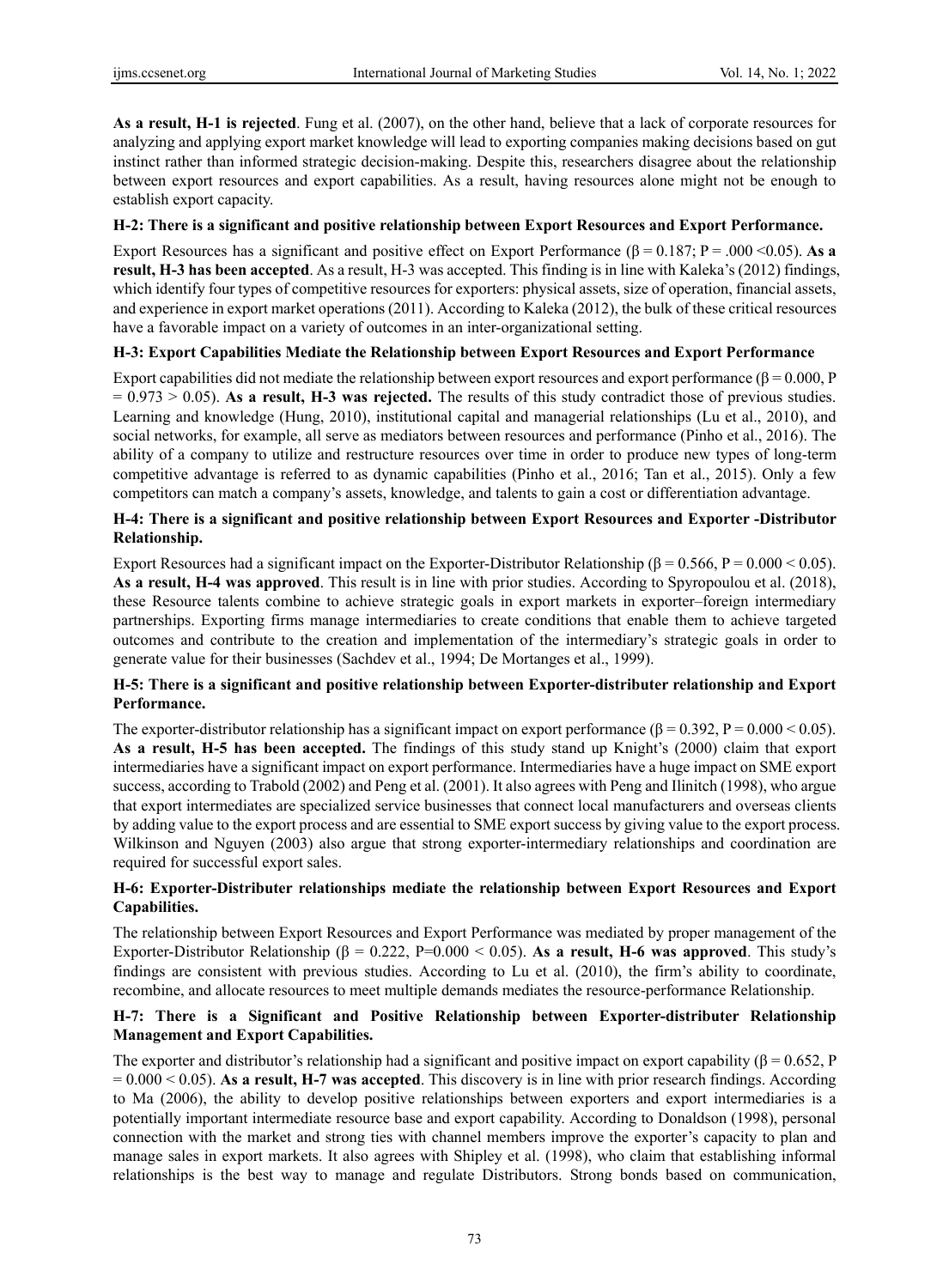cooperation, and trust

## **Control Variable**

Control variables were used to resolve validity problems. The company's exports Importance is a proxy variable for export intensity, which is defined as the ratio of export sales to total sales revenue (Westhead et al., 2001). The second control variable used in this study is the importance of the export relationship, as measured by the percentage of sales from this relationship with the foreign intermediary. This variable indicates the total exposure to potential opportunism and the requirements for coordination with the intermediary (Dekker et al., 2013).

# **8. Conclusion**

Export performance and economic growth relationships are becoming increasingly important in international and regional development initiatives. The purpose of this research was to look into the relationship between export resources, exporting capability, and the relationships between exporters and overseas distributors, as well as their impact on export performance. The Ethiopian Chamber of Commerce and sectoral organizations submitted a list of exporters as the sampling frame. The companies were chosen at random from a pool of 300 exporting companies that met the following criteria: they were independent entities with a strong international focus, they earned a significant amount of money from export operations, they had at least five years of experience in the export business, and they had contact information for senior managers and experts.

To analyze the data, PLS-SEM (Partial Least Squares Structural Equation Modeling) was employed. Data validity and reliability were also assessed using a two-stage analytical technique. The impact of export capability and exporter-distributor relationship management on the relationship between export resources and export performance was investigated in this study. Exporter-Distributor Relationship Management mediated the linkage between export resources and export performance. Export capacity, on the other hand, was unable to mediate the relationship between export resources and export performance. Exporters are advised to maintain and promote exporter-intermediary relationships in order to boost export performance (MacKinnon et al., 2004).

# **9. Study Limitations and Direction for Further Research**

A number of issues limit the conclusions and implications, emphasizing that more research is needed in this area. *To begin*, this study encompassed all exporters, including small, medium, and large export companies. Future research could examine at the distinctions between larger, medium, and small exporters in the export business, as each has varied resources, qualified staff, bargaining strength, and so on. *Second*, this study focused solely on the viewpoints of exporters, with no regard for the viewpoints of overseas distributors. As a result, other academics can conduct research from the perspective of international distributors. *Third*, the current analysis found that, contrary to earlier research, export capabilities failed to mediate the relationship between export resources and export performance. More research, such as focus groups or in-depth interviews with exporters, is required to have a greater understanding of the complexities. *Fourth*, subjective measures were used in this study due to the difficulty in acquiring aggregated export performance reports. *Finally*, the study suggests that as ties between exporters and foreign intermediaries grow so will exporters' ability to earn money.

# **Reference**

- Acedo, F. J., & Casillas, J. C. (2007). Age at entry in international markets of Spanish SMEs: Entrepreneurial and institutional determinants. *International Journal of Entrepreneurship Behaviour Research*, *13*, 130−150. https://doi.org/10.1108/13552550710751021
- Allaro H. (2012). The effect of export-led growth strategy on the Ethiopian economy. *American Journal of Economics*, *2*(3), 50−56. https://doi.org/10.5923/j.economics.20120203.05
- Amit, R., & Schoemaker, P. (1993). Strategic assets and organizational rent. Strategy. *Management Journal*, *14*, 33−46. https://doi.org/10.1002/smj.4250140105
- Andaleeb, S., & Anwar, S. (1996). Factors influencing customer trust in salespersons in a developing country. *Journal of International Marketing*, *4*(4), 35−52. https://doi.org/10.1177/1069031X9600400404
- Anderson, J. C., & Gerbing, D. W. (1988). Structural equation modeling in practice: A review and recommended two-step approach. *Psychological Bulletin*, *103*(3), 411−423. https://doi.org/10.1037/0033-2909.103.3.411
- Armstrong, C. E., & Shimizu, K. (2007). A Review of Approaches to Empirical Research on the Resource-Based View of the Firm. *Journal of Management*, *33*, 959−986. https://doi.org/10.1177/0149206307307645
- Aulakh, P. S., & Gencturk, E. F. (2000). International principal-agent relationships. Control, governance and performance. *Industrial Marketing Management*, *29*, 521−538.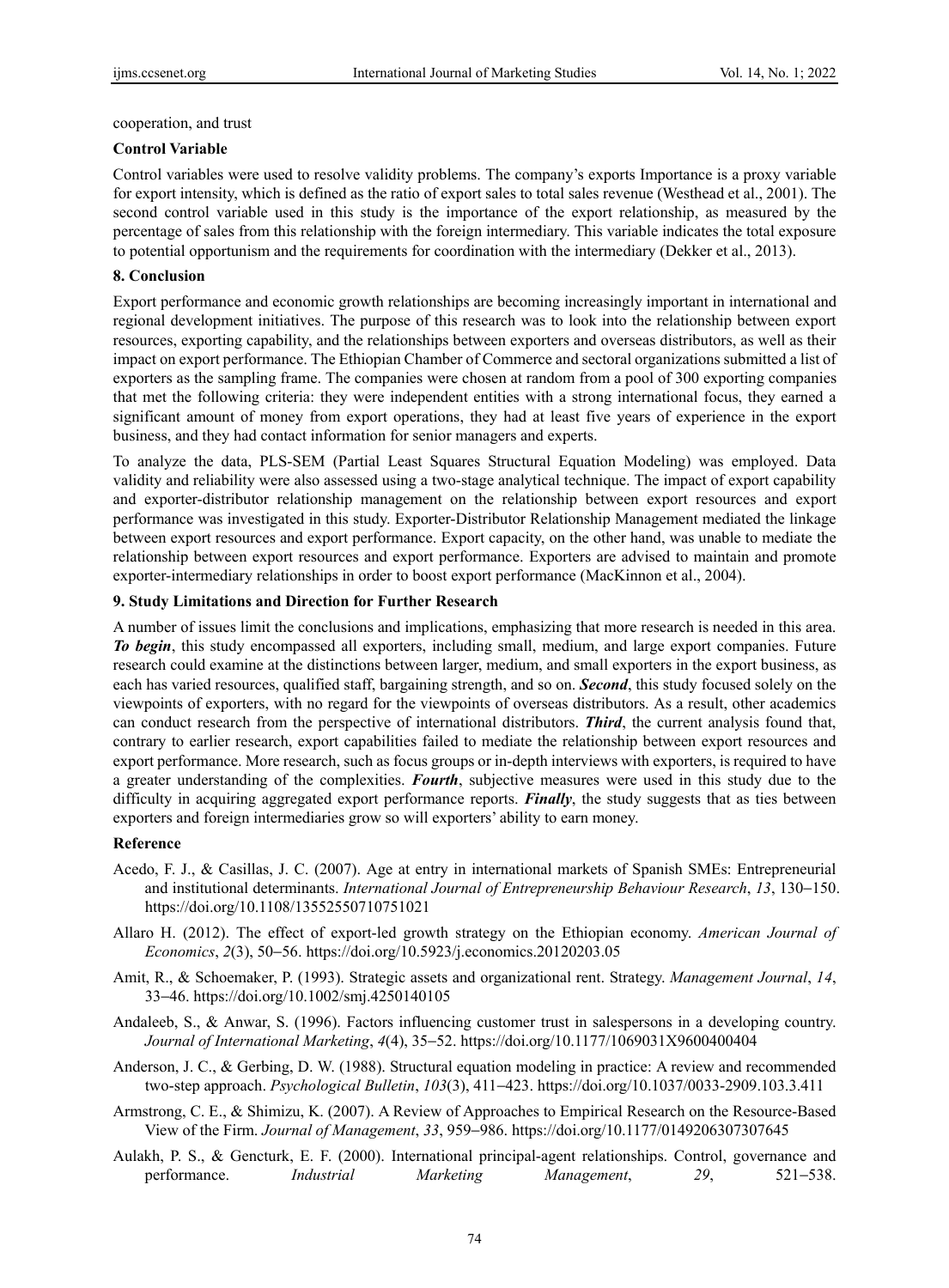https://doi.org/10.1016/S0019-8501(00)00126-7

- Barney, J. B. (1991). Firm resources and sustained competitive advantage. *Journal of Management*, *17*, 99−120. https://doi.org/10.1177/014920639101700108
- Barney, J. B. (2001). Is the Resource-Based "View" a Useful Perspective for Strategic Management Research? Yes. *Academy of Management Review*, *26*, 41−56. https://doi.org/10.5465/amr.2001.4011938
- Barney, J. B., Wright, M., & Ketchen, D. J. (2001). The resource-based view of the firm: Ten years after 1991. *Journal of Management*, *27*, 625−641. https://doi.org/10.1177/014920630102700601
- Beamish, P., Karavis, L., Goerzen, A., & Lane, C. (1999). The relationship between organization structure and export performance. *Management International Review*, *39*(1), 37−54.
- Bello, D. C., Chelariu, C., & Zhang, L. (2003). The antecedents and performance consequences of relationalism export distribution channels. *Journal of Business Research*, *56*, 1−16. https://doi.org/10.1016/S0148-2963(01)00215-6
- Bello, D. C., & Gilliland, D. I. (1997). The effect of output controls, process controls and flexibility on export channel performance. *Journal of Marketing*, *61*, 22−38. https://doi.org/10.1177/002224299706100103
- Bloemer, J., Pluymaekers, M., & Odekerken, A. (2013). Trust and affective commitment as energizing forces for export performance. *International Business Review*, *22*(2), 363−380. https://doi.org/10.1016/j.ibusrev.2012.05.002
- Boso, N., Story, V. M., Cadogan, J. W., Micevski, M., & Kadić-Maglajlić, S. (2013). Firm innovativeness and export performance: Environmental, networking, and structural contingencies. *Journal of Marketing Research*, *21*(4), 62−87. https://doi.org/10.1509/jim.13.0052
- Cavusgil, S. T., & Zou, S. (1994). Marketing strategy-performance relationship: An investigation of the empirical link in export market ventures. *Journal of Marketing*, *58*, 1−21. https://doi.org/10.1177/002224299405800101
- Cavusgil, Y., & Mitri. (1995). Selecting foreign distributer: An expert systems approach. *Industrial Marketing Management*, *24*, 297−304. https://doi.org/10.1016/0019-8501(95)00013-Z
- Chen, D., Paik, Y., & Park, S. H. (2010). Host-country policies and MNE management control in IJVs: Evidence from China. *Journal of International Business Studies*, *41*, 526−537. https://doi.org/10.1057/jibs.2009.97
- Chen, X., Zou, H., & Wang, D. T. (2009). How do new ventures grow? Firm capabilities, growth strategies and performance. *International Journal of Research in Marketing*, *26*(4), 294−303. https://doi.org/10.1016/j.ijresmar.2009.08.004
- Chin, W. (1998a). Issues and opinions on structural equation modeling. *MIS Quarterly*, *22*(1), 7−16.
- Chin, W. W. (1998b). The partial least squares approach to structural equation modeling. In G. A. Marcoulides (Ed.), *Modern Methods for Business Research* (pp. 295−358). Erlbaum, Mahwah, NJ.
- Cohen, J. (1988). *Statistical power analysis for the behavioral sciences*. Mahwah, NJ: Lawrence Erlbaum.
- Collis, D. J. (1994). Research Note: How Valuable Are Organizational Capabilities? *Strategic Management Journal*, *15*(winter: Special Issue), 143−152. https://doi.org/10.1016/j.ijresmar.2009.08.004
- Connor, T. (2002). The Resource-Based View of Strategy and Its Value to Practicing Managers. *Strategic Change*, *11*, 307−316. https://doi.org/10.1002/jsc.593
- Das, T. K., & Teng, B. S. (1988). Between trust and control: Developing confidence in partner cooperation in alliances. *Academic Management Review*, *23*, 491−512. https://doi.org/10.2307/259291
- Das, T. K., & Teng, B. S. (2004). The Risk-Based View of trust: A conceptual framework. *J. Bus. Psychol.*, *19*, 85−116. https://doi.org/10.1023/B:JOBU.0000040274.23551.1b
- De Mortanges, C. P., & Vossen, J. (1999). Mechanisms to control the marketing activities of foreign distributors. *Int. Bus. Rev.*, *8*, 75−97. https://doi.org/10.1016/S0969-5931(98)00039-0
- Dekker, H. C., Sakaguchi, J., & Kawai, T. (2013). Beyond the contract: Managing risk in supply chain relations. *Management Accounting Research*, *24*, 122−139. https://doi.org/10.1016/j.mar.2013.04.010
- Dhanaraj, C., & Beamish, P. W. (2003). A resource-based approach to the study of export performance. *Journal of Small Business Management*, *41*, 242−261. https://doi.org/10.1111/1540-627X.00080
- Doaei, K., & Hosseini, S. (2011). *Analysing the impact of customer perception of the value of bran*.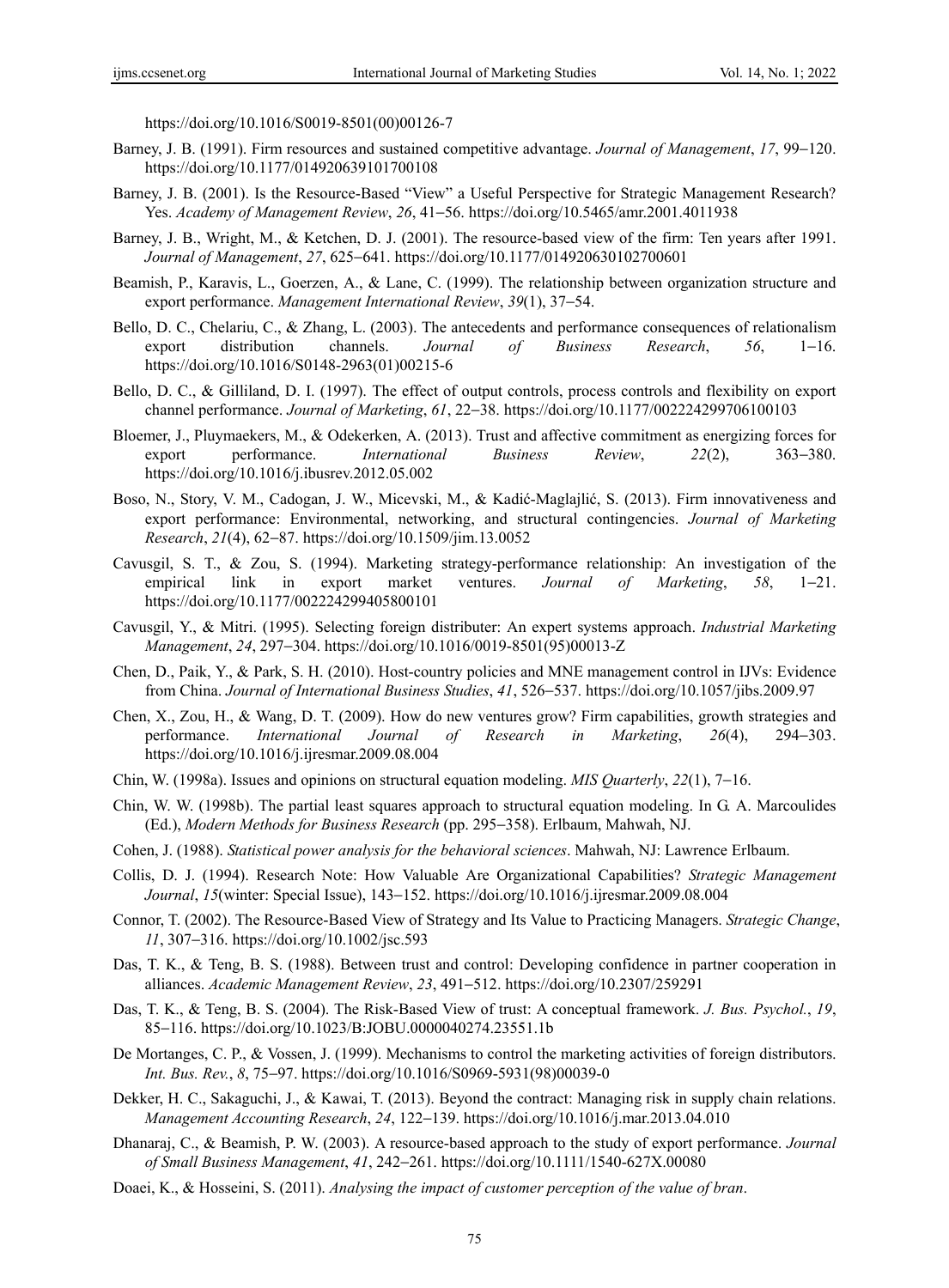Donaldson, B. (1998). *Sales Management: Theory and Practice* (2nd ed.). Basing Stoke, Macmillan.

- Dyer, J. H. (1997). Effective inter-firm collaboration: How firms minimise transaction costs and maximise transaction value. *Strategic Management Journal*, *18*(7), 535−556. https://doi.org/10.1002/(SICI)1097-0266(199708)18:7<535::AID-SMJ885>3.0.CO;2-Z
- Fiol, C. M. (2001). Revisiting an Identity-Based View of Sustainable Competitive Advantage. *Journal of Management*, *27*, 691−699. https://doi.org/10.1177/014920630102700606
- Fornell, C., & Larcker, D. F. (1981). Evaluating structural equation models with unobservable variables and measurement error. *Journal of Marketing Research*, *18*, 39−50. https://doi.org/10.1177/002224378101800104
- Foss, N. J. (1996a). Knowledge-Based Approaches to the Theory of the Firm: Some Critical Comments. *Organization Science*, *7*, 470−476. https://doi.org/10.1287/orsc.7.5.470
- Foss, N. J. (1996b). More Critical Comments on Knowledge-Based Theories of the Firm. *Organization Science*, *7*, 519−523. https://doi.org/10.1287/orsc.7.5.519
- Gefen, D., & Straub, D. (2005). A practical guide to factorial validity using PL-Graph: Tutorial and annotated example. *Communications of the Association for Information Systems*, *16*, 91−109. https://doi.org/10.17705/1CAIS.01605
- Gholami, R., Sulaiman, A. B., Ramayah, T., & Molla, A. (2013). Senior managers' perception on green information systems (IS) adoption and environmental performance: Results from a field survey. *Information and Management*, *50*(7), 431−438. https://doi.org/10.1016/j.im.2013.01.004
- Gibbert, M. (2006a). Generalizing About Uniqueness: An Essay on an Apparent Paradox in the Resource-Based View. *Journal of Management Inquiry*, *15*, 124−134. https://doi.org/10.1177/1056492606287793
- Gibbert, M. (2006b). Munchausen, Black Swans, and the RBV: Response to Levitas and Ndofor. *Journal of Management Inquiry*, *15*, 145−151. https://doi.org/10.1177/1056492606287797
- Gudergan, S. P., Ringle, C. M., Wende, S., & Will, A. (2008). Confirmatory tetrad analysis in PLS path modeling. *Journal of Business Research*, *61*(12), 1238−1249. https://doi.org/10.1016/j.jbusres.2008.01.012
- Guenzi, P., Baldauf, A., & Panagopoulos, N. G. (2014). The influence of formal and informal sales controls on customer-directed selling behaviors and sales unit effectiveness. *Industrial Marketing Management*, *43*, 786−800. https://doi.org/10.1016/j.indmarman.2014.04.014
- Haas, R. W. (1995). *Business Marketing: A managerial Approach* (6th ed.). Cincinnati Ohio, south western college.
- Hahn, E. D., & Ang, S. H. (2017). From the editors: New directions in the reporting of statistical results in the Journal of World Business. *Journal of World Business*, *52*, 125−126. https://doi.org/10.1016/j.jwb.2016.12.003
- Hair, J. F., Hult, G. T. M., Ringle, C. M., & Sarstedt, M. (2017). *A Primer on Partial Least Squares Structural Equation Modeling* (2nd ed.). Thousand Oaks: Sage. https://doi.org/10.15358/9783800653614
- Helfat, C. E., & Peteraf, M. A (2003). The dynamic resource-based view: Capability lifecycles. *Strategy Management Journal*, *14*, 997−1010. https://doi.org/10.1002/smj.332
- HenselerJörg, J. H. (2016). Guest editorial. *Industrial Management & Data Systems*, *116*(9), 1842−1848. https://doi.org/10.1108/IMDS-09-2016-0366
- Hill, S. M., & Blois, K. J. (1989). Industrial Distributers and small manufacturers. *European Journal of Marketing*, *23*(2), 154−152. https://doi.org/10.1108/EUM0000000000554
- Hsu, L.-C., & Wang, C.-H. (2012). clarifying the effect of intellectual capital on performance: The mediating role of dynamic capability. *Br. J. Manag.*, *23*, 179−205. https://doi.org/10.1111/j.1467-8551.2010.00718.x
- Hulland, J. (1999). Use of Partial Least Squares (PLS) in Strategic Management Research: A review of four recent studies. *Strategic Management Journal*, *20*, 195−204. https://doi.org/10.1002/(SICI)1097-0266(199902)20:2<195::AID-SMJ13>3.0.CO;2-7
- Hung, R. Y. Y., Yang, B., Lien, B. Y.-H., McLean, G. N., & Kuo, Y.-M. (2010). Dynamic capability: Impact of process alignment and organizational learning culture on performance. *J. World Bus.*, *45*, 258−294. https://doi.org/10.1016/j.jwb.2009.09.003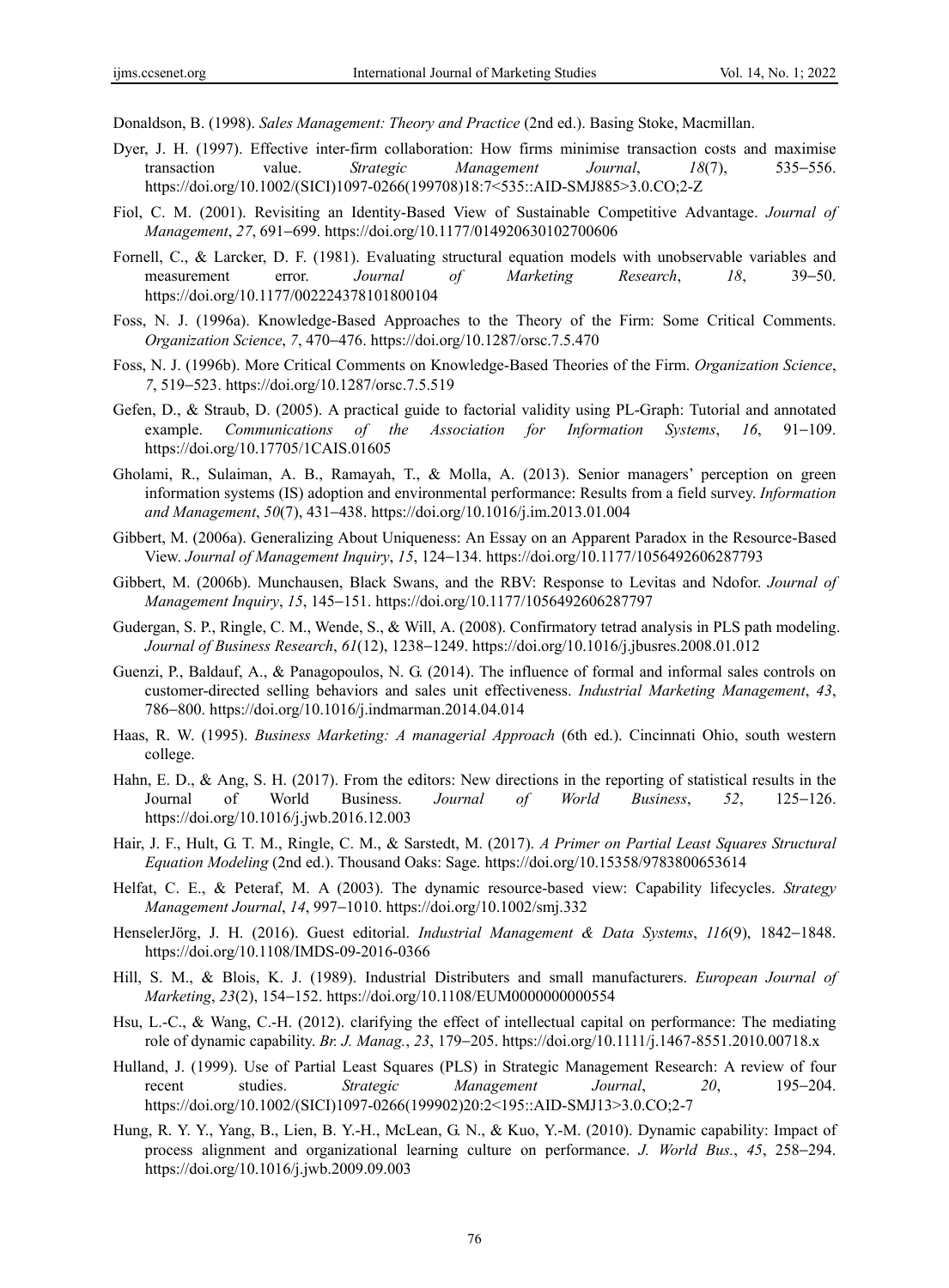- Inkpen, A., & Currall, S. C. (2004). The coevolution of trust, control, and learning in Joint Ventures. *Organ. Sci.*, *15*, 586−599. https://doi.org/10.1287/orsc.1040.0079
- International Labour Office. (2015). *Global Economic Inequality and International Trade*. Switzerland: ILO Publications.
- Jaworski, B. J. (1988). Toward a theory of marketing control: Environmental context, control types, and consequences. *Journal of Marketing*, *52*, 23−39. https://doi.org/10.1177/002224298805200303
- Kaleka, A. (2002). Resources and capabilities driving competitive advantage in export markets: Guidelines for industrial exporters. *Industrial Marketing Management*, *31*, 273−283. https://doi.org/10.1016/S0019-8501(00)00148-6
- Kaleka, A. (2011). When exporting manufacturers compete on the basis of service: Resources and marketing capabilities driving service advantage and performance. *Journal of International Marketing*, *19*, 40−58. https://doi.org/10.1509/jimk.19.1.40
- Kaleka, A. (2012). Studying resource and capability effects on export venture performance. *Journal of World Business*, *47*, 93−105. https://doi.org/10.1016/j.jwb.2010.10.024
- Kang, J., Asare, A. K., Brashear-Alejandro, T., Granot, E., & Li, P. (2018) Interorganizational drivers of channel performance: A meta-analytic structural model. *Journal of Business and Industrial Marketing*, *33*, 183−195. https://doi.org/10.1108/JBIM-09-2016-0218
- Karami, M., & Tang, J. (2019). Entrepreneurial orientation and SME international performance: The mediating role of networking capability and experiential learning. *International Small Business Journal*, *37*(2), 105−124. https://doi.org/10.1177/0266242618807275
- Katsikeas, C. S., Leonidou, L. C., & Morgan, N. A. (2000). Firm-level export performance assessment: Review, evaluation and development. *Journal of Academic Marketing Science*, *28*, 493−511. https://doi.org/10.1177/0092070300284003
- Kim, W. G., Han, J. S., & Lee, E. (2001). Effects of relationship marketing on repeat purchase and word of mouth. *Journal of Hospitality & Tourism Research*, *25*(3), 272−288. https://doi.org/10.1177/109634800102500303
- Knight, G. (2000). Entrepreneurship and marketing strategy: The SME under globalization. *Journal of International Marketing*, *8*(2), 12−32. https://doi.org/10.1509/jimk.8.2.12.19620
- Kock, N., & Verville, J. (2012). Exploring free questionnaire data with anchor variables: An illustration based on a study of IT in healthcare. *International Journal of Healthcare Information Systems and Informatics*, *7*(1), 46−63. https://doi.org/10.4018/jhisi.2012010104
- Kogut, B. (1988). Joint ventures: Theoretical and empirical perspectives. *Strategic Management Journal*, *9*(4), 319−332. https://doi.org/10.1002/smj.4250090403
- Kogut, B., & Zander, U. (1992). Knowledge of the Firm, Combinative Capabilities, and the Replication of Technology. *Organization Science*, *3*, 383−397. https://doi.org/10.1287/orsc.3.3.383
- Lakew, B. (2003). *Prospects for export diversification in Ethiopia*. NBE Staff Working Paper ERD/SWP/007/2003.
- Leonidou, L. C., Katsikeas, C. S., & Samiee, S. (2002). Marketing strategy determinants of export performance: A meta-analysis. *Journal of Business Research*, *55*, 51−67. https://doi.org/10.1016/S0148-2963(00)00133-8
- Lewin, J. W., & Johnston, W. J. (1997). International Sales force management: A relationship Perspective. *Journal of Business and Industrial Marketing*, *12*(3), 2360. https://doi.org/10.1108/08858629710188063
- Lin, K. H., & Chaney, I. (2007). The influence of domestic interfirm networks on the internationalization process of Taiwanese SMEs. *Asia Pacific Business Review*, *13*(4), 565–583. https://doi.org/10.1080/13602380701345499
- Lu, V. N., Quester, P. G., Medlin, C. J., & Scholz, B. (2012). Determinants of export success in professional business services: A qualitative study. *The Service Industries Journal*, *32*(10), 1637−1652. https://doi.org/10.1080/02642069.2012.665893
- Lu, Y., Zhou, L., Bruton, G., & Li, W. (2010). Capabilities as a mediator linking resources and the international Performance of entrepreneurial firms in an emerging economy. *Journal of International Business Studies*, *41*, 419−436. https://doi.org/10.1057/jibs.2009.73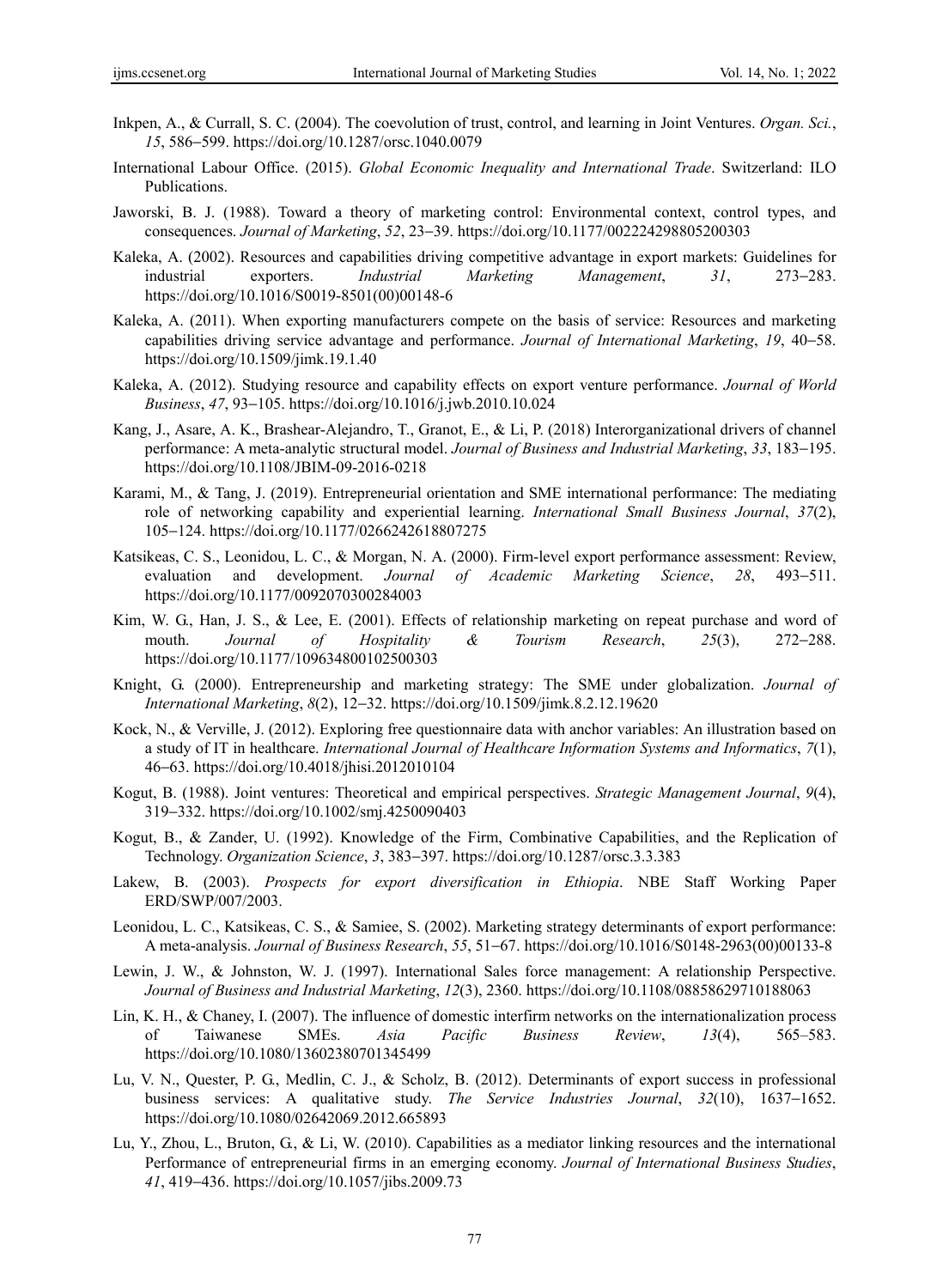- Ma, X. (2006). Beyond transaction cost determinants: An integrated framework for export intermediary selection in emerging economies. *Advances in International Marketing*, *16*, 23−48. https://doi.org/10.1016/S1474-7979(05)16002-5
- MacKinnon, D., Chapman, K., & Cumbers, A. (2004). Networking, trust and embeddedness amongst SMEs in the Aberdeen oil complex. *Entrep. Reg. Dev.*, *16*, 87−106. https://doi.org/10.1080/08985620410001677826
- Madsen, T. K., & Moen, Ø. (2018). Managerial assessments of export performance: What do they reflect? *International Business Review*, *27*(2), 380−388. https://doi.org/10.1016/j.ibusrev.2017.09.005
- Mellewigt, T., Ehrmann, T., & Decker, C. (2011). How does the franchisor's choice of different control mechanisms affect franchisees' and employee-managers' satisfaction? *Journal of Retail.*, *87*, 320−331. https://doi.org/10.1016/j.jretai.2011.01.001
- Miller, D. (2003). An Asymmetry-Based View of Advantage: Towards an Attainable Sustainability. *Strategic Management Journal*, *24*, 961−976. https://doi.org/10.1002/smj.316
- Musteen, M., Datta, D. K., & Butts, M. M. (2014). Do international networks and foreign market knowledge facilitate SME internationalization? Evidence from the Czech Republic. *Entrepreneurship Theory and Practice*, *38*(4), 749−774. https://doi.org/10.1111/etap.12025
- Newbert, S. L. (2007). Empirical Research on the Resource-Based View of the Firm: An Assessment and Suggestions for Future Research. *Strategic Management Journal*, *28*, 121−146. https://doi.org/10.1002/smj.573
- Ouchi, W. G. (1979). A conceptual framework for the design of organizational control mechanisms. *Management Science*, *25*, 833−848. https://doi.org/10.1287/mnsc.25.9.833
- Peng, M. W., & Ilinitch, A. Y. (1998). Export intermediary firms: a note on export development research. *Journal of International Business Studies*, *29*(3), 609−620. https://doi.org/10.1057/palgrave.jibs.8490010
- Peng, M. W., & York, S. A. (2001). Behind intermediary performance in export trade: Transactions, agent, and resources. *Journal of International Business Studies*, *32*(2), 327−346. https://doi.org/10.1057/palgrave.jibs.8490955
- Pinho, J. C., & Prange, C. (2016). The effect of social networks and dynamic internationalization capabilities on international performance. *Journal of World Business*, *51*, 391−403. https://doi.org/10.1016/j.jwb.2015.08.001
- Priem, R. L., & Butler, J. E. (2001a). Is the Resource-Based "View" a Useful Perspective for Strategic Management Research? *Academy of Management Review*, *26*, 22−40. https://doi.org/10.5465/amr.2001.4011928
- Rahman, S. A., Amran, A., Ahmad, N. H., & Taghizadeh, S. K. (2015). Supporting entrepreneurial business success at the base of pyramid through entrepreneurial competencies. *Management Decision*, *53*(6), 1203−1223. https://doi.org/10.1108/MD-08-2014-0531
- Rahman, S. A., Amran, A., Ahmad, N. H., & Taghizadeh, S. K. (2016). Enhancing the wellbeing of base of the pyramid entrepreneurs through business success: The role of private organizations. *Social Indicators Research*, *127*(1), 195−216. https://doi.org/10.1007/s11205-015-0951-4
- Ramayah, T., Lee, J. W. C., & Boey, J. C. I. (2011). Network collaboration and performance in the tourism sector. *Service Business*, *5*(4), 411−428. https://doi.org/10.1007/s11628-011-0120-z
- Ramayah, T., Yeap, J. A. L., & Ignatius, J. (2013). An empirical inquiry on knowledge sharing among academicians in higher learning institutions. Minerva: A Review of Science. *Learning and Policy*, *51*(2), 131−154. https://doi.org/10.1007/s11024-013-9229-7
- Ramsey, R., & Sohi, R. (1997). Listening to your customers: the impact of perceived salesperson listening behavior on relationship outcomes. *Journal of the Academy of Marketing Science*, *25*, 127−137. https://doi.org/10.1007/BF02894348
- Redding, S. G. (1996). *Asian Business Networks Google Books*. DE GRUYTER STUDIES IN….
- Ripollés, M., Blesa, A., & Monferrer, D. (2012). Factors enhancing the choice of higher resource commitment entry modes in international new ventures. *International Business Review*, *21*(4), 648−666. https://doi.org/10.1016/j.ibusrev.2011.07.007
- Robson, M. J., Leonidou, L. C., & Katsikeas, C. S. (2002). Factors influencing international joint venture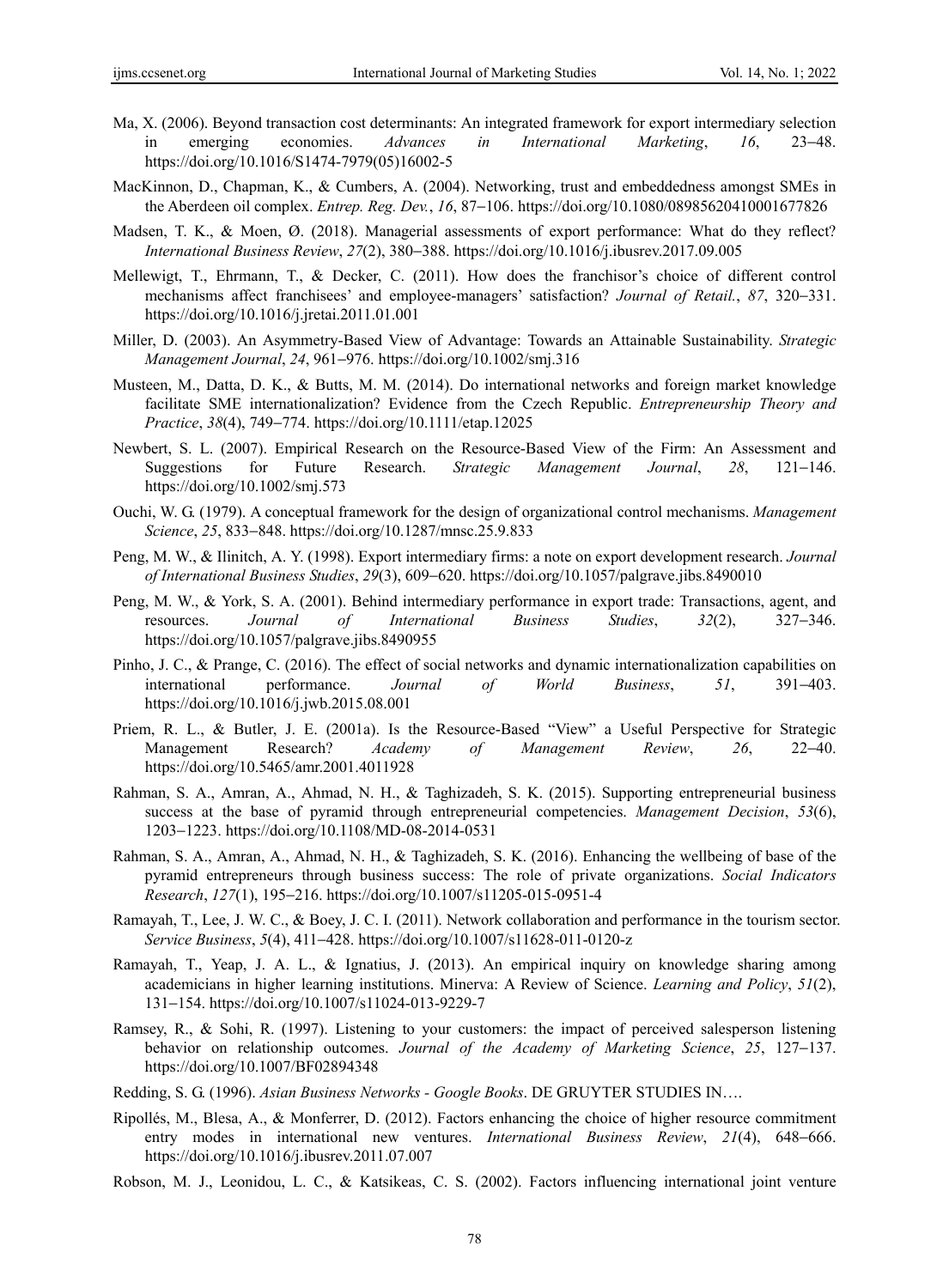performance: Theoretical perspectives, assessment, and future directions. *Management International Review*, *42*(4), 385−418.

- Root, F. R. (1994). *Entry strategies for international markets*. Newyork, Lexington Books.
- Sachdev, H. J., Bello, D. C., & Pilling, B. K. (1994). Control mechanisms within export channels of distribution. *J. Glob. Mark.*, *8*, 31–49. https://doi.org/10.1300/J042v08n02\_03
- Shamdasani, P., & Balakrishnan, A. (2000). Determinants of relationship quality and loyalty in personalized services. *Asia Pacific Journal of Management*, *17*, 399−422. https://doi.org/10.1023/A:1015834214570
- Shipley, D., Cook, D., & Barnett, E. (1989). Recruitment, Motivation, Training and Evaluation of Overseas Distributers. *European Journal of Marketing*, *23*(2), 79−93. https://doi.org/10.1108/EUM0000000000548
- Shoham, A. (1991). *Performance in exporting: A state of the art literature review and synthesis and directions for future research*. In Proceedings of the Conference of the Academy of International Business, Miami, FL, USA, 17−21 October 1991.
- Shoham, A. (1998). Export performance: A conceptualization and empirical assessment. *Journal of International Marketing*, *6*, 59−81. https://doi.org/10.1177/1069031X9800600308
- Spyropoulou, S., Katsikeas, C. S., Skarmeas, D., & Morgan, N. A. (2018). Strategic goal accomplishment in export ventures: The role of capabilities, knowledge, and environment. *J. Acad. Mark. Sci.*, *46*, 109−129. https://doi.org/10.1007/s11747-017-0519-8
- Stoian, M.-C., Rialp, A., & Rialp, J. (2011). Export performance under the microscope: A glance through Spanish lenses. *Int. Bus. Rev.*, *20*, 117−135. https://doi.org/10.1016/j.ibusrev.2010.07.002
- Su, S., Baird, K., & Schoch, H. (2013). Management control systems from an organizational life cycle perspective: The role of input, behaviour and output controls. *Journal of Management Organization*, *19*, 635−658. https://doi.org/10.1017/jmo.2014.7
- Sullivan, G. M., & Feinn, R. (2012). Using Effect Size or why the p Value is not enough. *Journal of Graduate Medical Education*, *4*(3), 279−282. https://doi.org/10.4300/JGME-D-12-00156.1
- Tan, Q., & Sousa, C. M. P. (2015). Leveraging marketing capabilities into competitive advantage and export performance. *International Marketing Review*, *32*, 78−102. https://doi.org/10.1108/IMR-12-2013-0279
- Teece, D. J., Pisano, G., & Shuen, A. (1997) Dynamic capabilities and strategic management. *Strategy. Management Journal*, *18*, 509−533. https://doi.org/10.1002/(SICI)1097-0266(199708)18:7<509::AID-SMJ882>3.0.CO;2-Z
- Trabold, H. (2002). Export intermediation: an empirical test of Peng and Ilinitch. *Journal of International Business Studies*, *33*(2), 327−344. https://doi.org/10.1057/palgrave.jibs.8491019
- Weerawardena, J., Mort, G. S., & Liesch, P. W. (2019). Capabilities development and deployment activities in born global B-to-B firms for early entry into international markets. *Industrial Marketing Management*, *78*, 122−136. https://doi.org/10.1016/j.indmarman.2017.06.004
- Wernerfelt, B. (1984). A resource-based view of the firm. *Strategic Management Journal*, *5*(2), 171−180. https://doi.org/10.1002/smj.4250050207
- Werts, C. E., Linn, R. L., & Karl, G. J. (1974). Intraclass reliability estimates: Testing structural assumptions. *Educational and Psychological Measurement*, *34*(1), 25−33. https://doi.org/10.1177/001316447403400104
- Westhead, P., Wright, M., & Ucbasaran, D. (2001). The internationalization of new and small firms: A Resource-Based view. *Journal of Business Ventur*, *16*, 333−358. https://doi.org/10.1016/S0883-9026(99)00063-4
- Wilkinson, I. F., & Nguyen, V. (2003). A contingency model of export entry mode performance: The role of production and transactions costs. *Australasian Marketing Journal*, *11*(3), 44−60. https://doi.org/10.1016/S1441-3582(03)70134-7
- Williamson, O. E., & Winter, S. G. (Eds.). (1991). *The Nature of the Firm: Origins, Evolution, and Development*. New York: Oxford University Press.
- Zajac, E. J., & Olsen, C. P. (1993). From transaction cost to transactional value analysis: Implications for the study of interorganizational strategies. *Journal of Management Studies*, *30*(1), 131−145. https://doi.org/10.1111/j.1467-6486.1993.tb00298.x